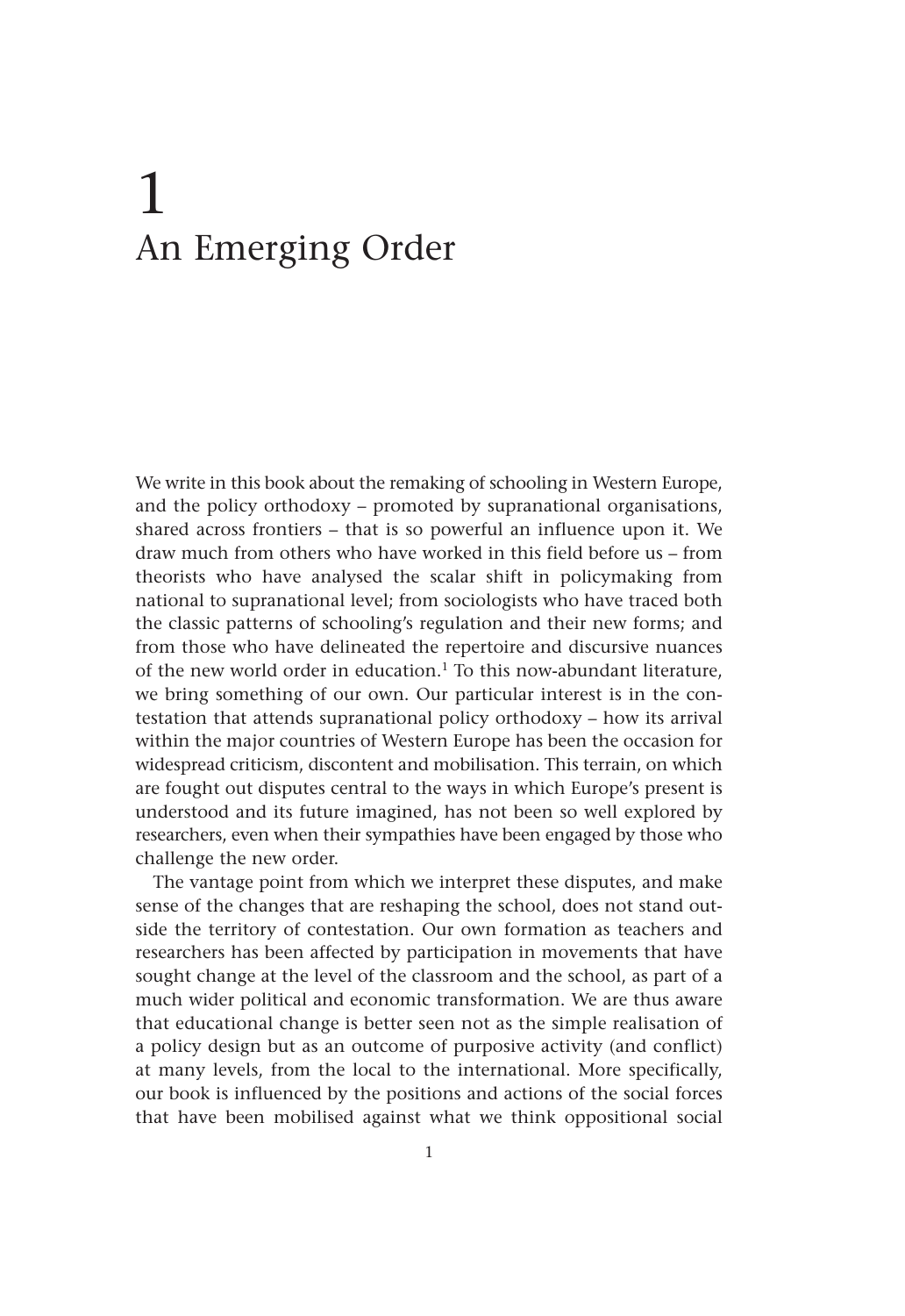movements justly call the neo-liberal project. We take neo-liberalism – whose general features and educational impact we sketch in the pages that follow – to be best understood as an aggressive programme, that self-consciously sets for itself the goal of achieving change of an epochal kind; it aims to defeat the movements associated with an earlier phase of state-focused, welfare-orientated reform and to install a new systemic logic by means of which societies respond at every level – from individual to governmental – to free-market imperatives. Our book is organised around various instances of this process of combative transformation, in which policy redesign is always accompanied by a concern for political tactics, and in which the forcefulness of opposition is a significant variable in the success or failure of educational programmes.

We are protagonists as well as commentators, then, but protagonists on the part of movements that are now, despite occasional spectacular victories – France 2005 – primarily defensive ones. And since the neoliberal programme has been the dominant agenda-setting force in the post-1990 educational landscape, to focus on its achievements is also to recognise the strategic and intellectual problems of those traditions against which it has been directed. The educational systems that it is seeking to transform were created, in part, by popular aspirations for increased equality and social citizenship; and to a significant, though never determining, extent, schools in Western Europe were for a period home to values and practices embodying solidarities of a sort resistant to the logic of the market, and strong enough even now to mobilise enduring protest. We owe our cultural and political formation to just such solidarities, and to this extent our book is grounded on the historic achievements of the last half-century. But we do not intend merely to celebrate a movement which in so many respects now finds itself on the defensive, an altermondialist optimism heavily qualified by a long succession of defeats. At the end of his book on social change in Western Europe the sociologist Colin Crouch acknowledged that 'the most energetic point of social power emerging in late twentieth century society was that of a globalising capitalism'. Surveying the opposition to capitalism's transforming energies, he noted 'the assembly of non-capitalist interests' embodied in the movements and institutions of the post-war era, and asked what is for us an essential question. Is this assembly 'simply a dead weight carried over from the past, or does it contain a potentiality for new action?'2 It is with the exploration of this open question that our book is concerned, and our analysis and critique cut two ways: against a neo-liberalism whose programme promotes social and educational division while at the same time it narrows drastically the potential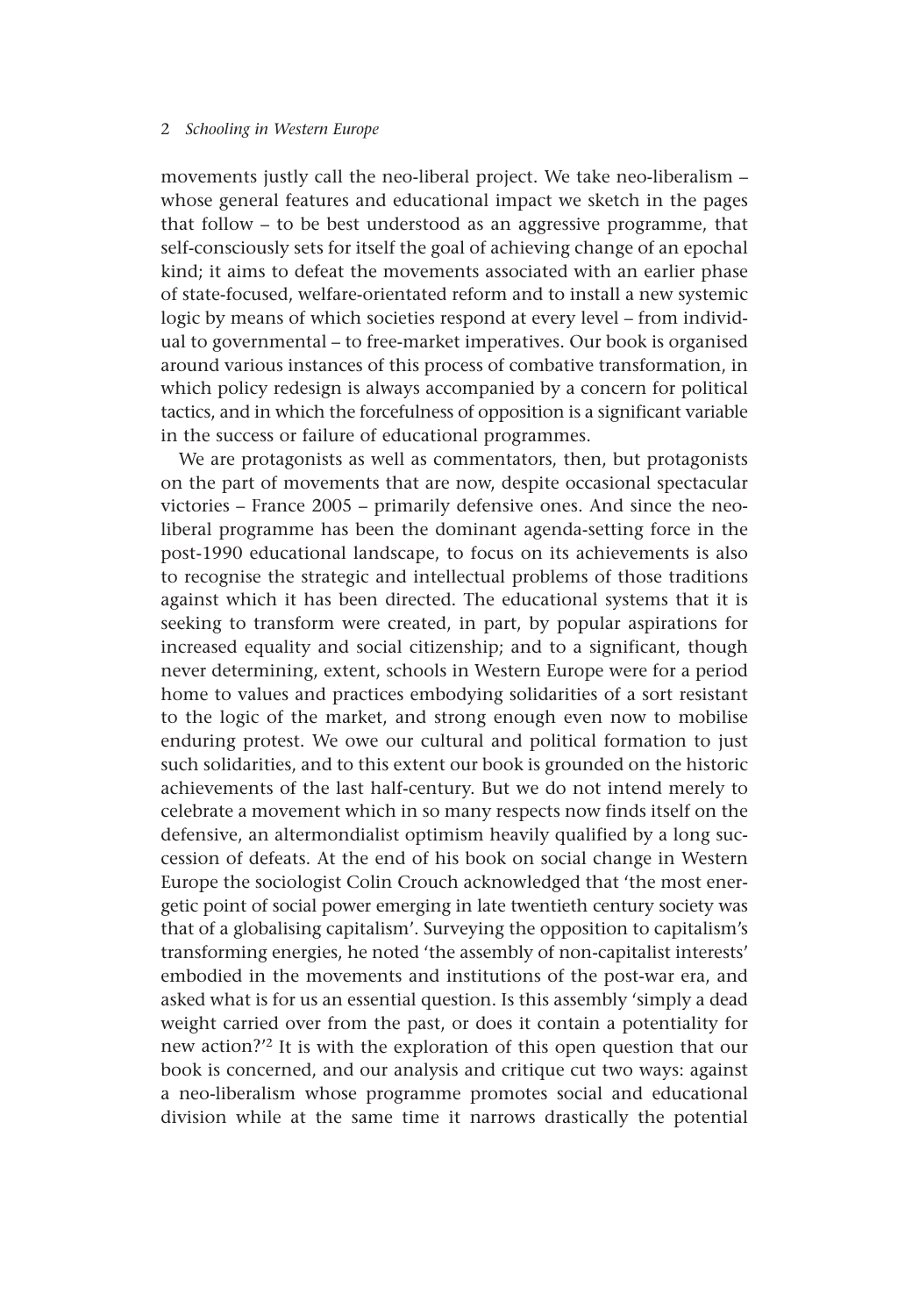scope of education; and against a left that has not yet made sense of new conditions, nor created (in most instances) a credible basis for counter-mobilisation. It is from this double perspective-returned to in our concluding chapter – that we interpret policy shifts and political conflicts.

#### **Then and now**

For six decades, education in Western Europe has experienced continuous and accelerating expansion. In most of pre-war Europe, the elementary school – connected to no system of qualification – marked for most students the limits of their education; universities were in effect closed to all but a tiny minority. Since 1945, secondary education has developed, even in Southern Italy and rural Spain, to become universal – the countries where secondary education was poorly developed have caught up. Levels of certification are rising – with spectacular increases in the numbers of students taking public examinations. Access to higher education has been broadened to the point where it is possible to speak in some countries of the 'mass' university. And beyond the limits of a school and university system in which students pass an increasing part of their lives, governments project for their populations a future of 'lifelong learning'.3

In many respects, the pace of these developments has quickened over the last 15 years – it is in this period that the proportion of French students taking the baccalauréat has exceeded 60%, and in which the British government has set a target of 50% participation in higher education by 2010. At the same time, the requirements that policymakers place upon education are multiplying. Schools, colleges and universities are expected to take over many of the functions of the workplace as places where skills are developed and where the dispositions necessary for productive employment are formed. In societies that have become ethnically more diverse and economically more polarised, they are thought central to the management of cultural difference and the promotion of social inclusion. For students and for parents, they have taken on a new centrality, as providers of the credentials without which careers in the 'knowledge society' become hard to construct. In short, education – its demographic spread, its length and complexity, its importance to the lives of students– is more central to Western European societies than at any previous time.

In some senses, the developments of the last 15 years are a continuation of much earlier tendencies towards educational expansion and towards the inclusion of ever-larger sections of the population within formal education systems. But they have taken place in a new economic, social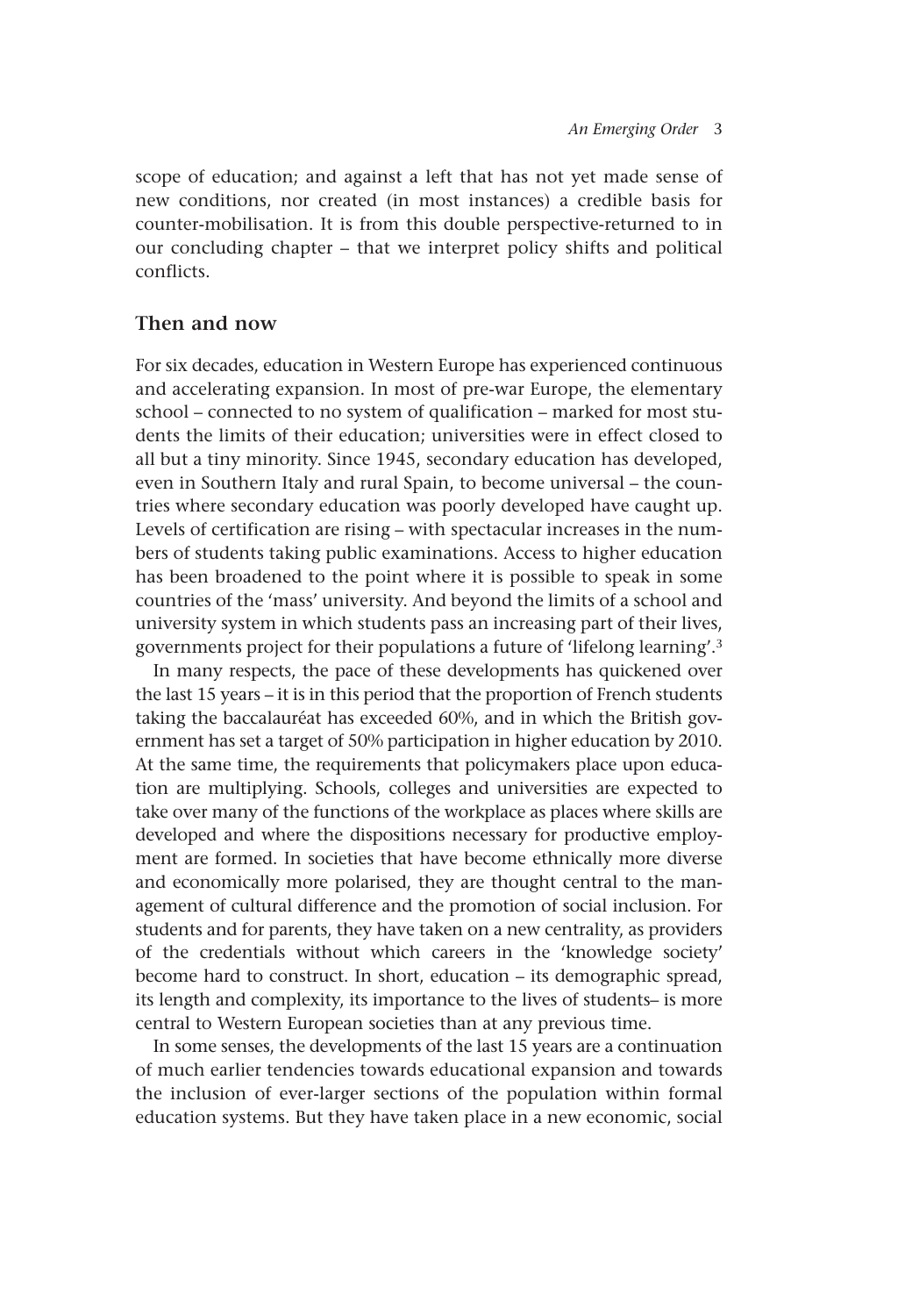and political context, marked by a profound economic and financial restructuring, whose coherence can be grasped through the term 'neoliberalism'. Economically, neo-liberalism involves the internationalisation of production systems, the free movement of capital across national frontiers, the centrality of financial interests, deindustrialisation and the growth of the service sector and privatisation; at the social level, it involves increasing polarisation of wealth and poverty – often of a racialised kind – and a growing mobility and precariousness among large sections of the workforce. Politically, there has been both a contraction of the state and an intensification of its focus. David Harvey's lucid presentation suggests the coherence of these processes:

Neo-liberalism is in the first instance a theory of political economic practices that proposes that human well-being can best be advanced by liberating individual entrepreneurial freedom and skills within an institutional framework characterised by strong private property rights, free markets and free trade. The role of the state is to create and preserve an institutional framework appropriate to such practices ... If markets do not exist (in areas such as land, water, education, health care, social security, or environmental pollution) then they must be created, by state action if necessary. But beyond these tasks the state should not venture.<sup>4</sup>

In practice, Harvey makes clear, the state's role is far from the minimal one that pristine neo-liberalism suggests:

The process of neo-liberalisation has ... entailed much 'creative destruction', not only of prior institutional frameworks and powers (even challenging traditional forms of state sovereignty) but also of divisions of labour, social relations, welfare provisions, technological mixes, ways of life and thought, reproductive activities, attachments to the land and habits of the heart.<sup>5</sup>

In this work of 'bringing all human action into the domain of the market', the role of the state – in destroying previous social arrangements and in creating the legal, social and political framework for the expansion of neo-liberalism – is crucial. Yet the capacities of the state are often disavowed by governments. It has become a policymaking orthodoxy to claim that governments have little power to halt or differently inflect the economic forces which shape contemporary societies – they must submit to free market globalisation and to the agenda of the institutions which further its projects. But at the same time, though acquiescent in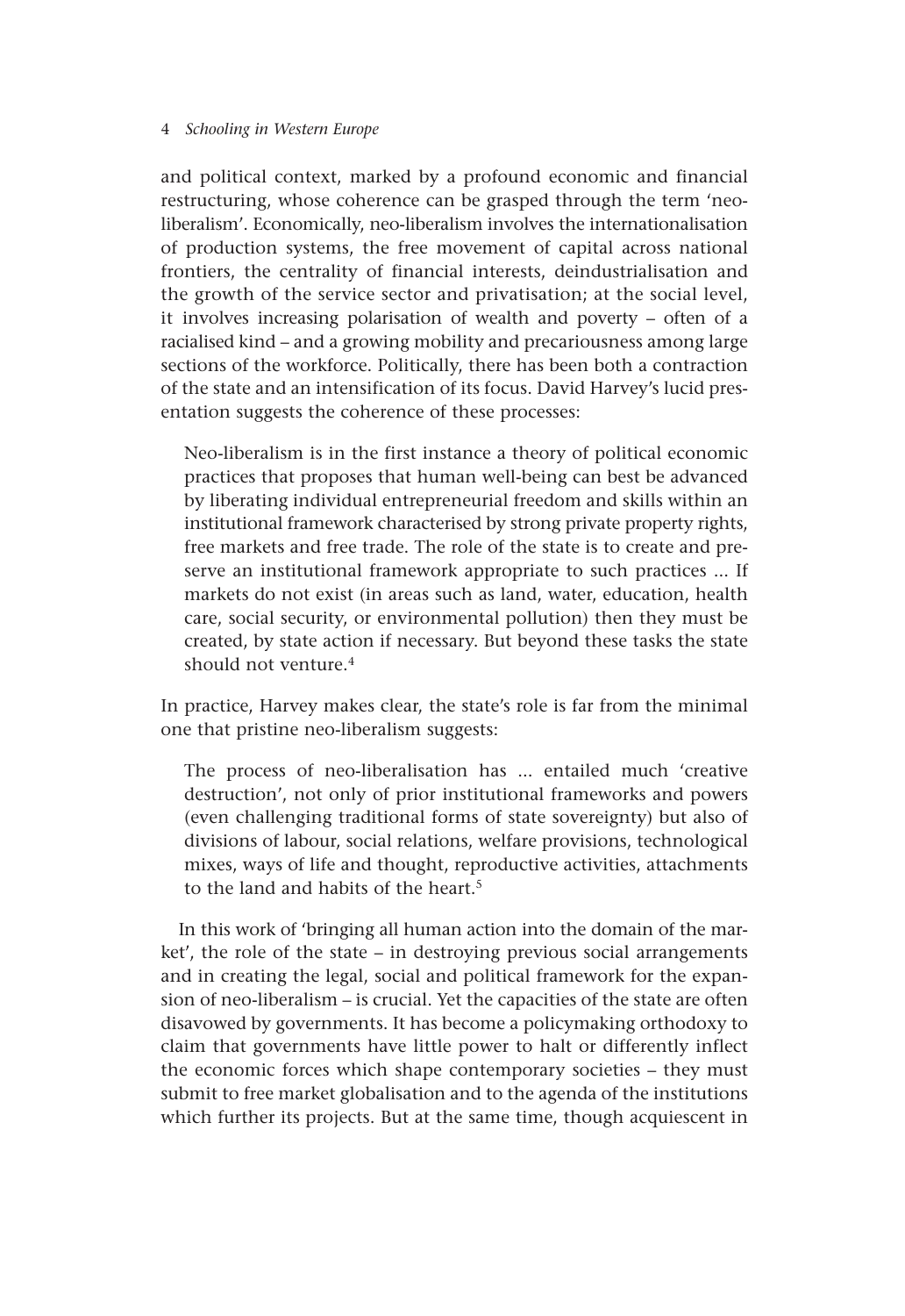relation to market trends, governments know they must in other ways be ceaselessly active, reshaping their social systems to respond to new exigencies – creating, in Tony Blair's words, 'a competitive basis of physical infrastructure and human skill' and managing the social conflicts attendant upon neo-liberal change.<sup>6</sup> The transformation of education is central to this reshaping, and has accordingly been placed at the centre of the agenda of national governments, and, increasingly, of the European Union itself. No aspect of education systems – from financing to forms of selection, from pedagogy to questions of management – is spared the critical scrutiny of governments committed to market-driven change.

In this book, we trace the impact of these processes on the school systems of England,<sup>7</sup> France, Germany, Italy and Spain. In each case, the effects are significant and continuing: it is possible to speak of a policy orthodoxy that affects all countries, and owes much to the interaction of the programmes of national governments with the work of international organisations – the European Union and the OECD, in particular – whose policy repertoire is growing in influence. But this orthodoxy is not, as it were, inscribed on blank and receptive surfaces. Its policies interact with national systems which bear the multiple marks of other social interests, and whose histories vary considerably. It combines in varying ways with already established conservative interests – business, the churches, educational hierarchies and philosophies. It confronts more (France) or less (England) organised opposition that draws from national traditions of educational reform and contestation. It has at its disposal state apparatuses whose competence and effectivity differ markedly from country to country. Thus, while it is possible to speak of a globalised policy agenda, this agenda – *pace* the influence of EU and OECD – takes different forms in different places – differences that we try to register throughout the chapters that follow. But in all cases, across very different national situations, there is one connecting thread: the new agenda has to work to defeat or assimilate the institutions, practices, values and social agents that were formed within an earlier educational order, and were shaped by reforming impulses of a markedly different kind. To make sense of contemporary educational conflicts, and of the difficulties that policy orthodoxy encounters, we need to sketch this earlier history.

#### **Post-war reform**

Difference and commonality: we will attempt to attend to both. Across the five countries, there are certainly common tendencies of development. 'Modernisation' – albeit belated in Spain and Southern Italy – has been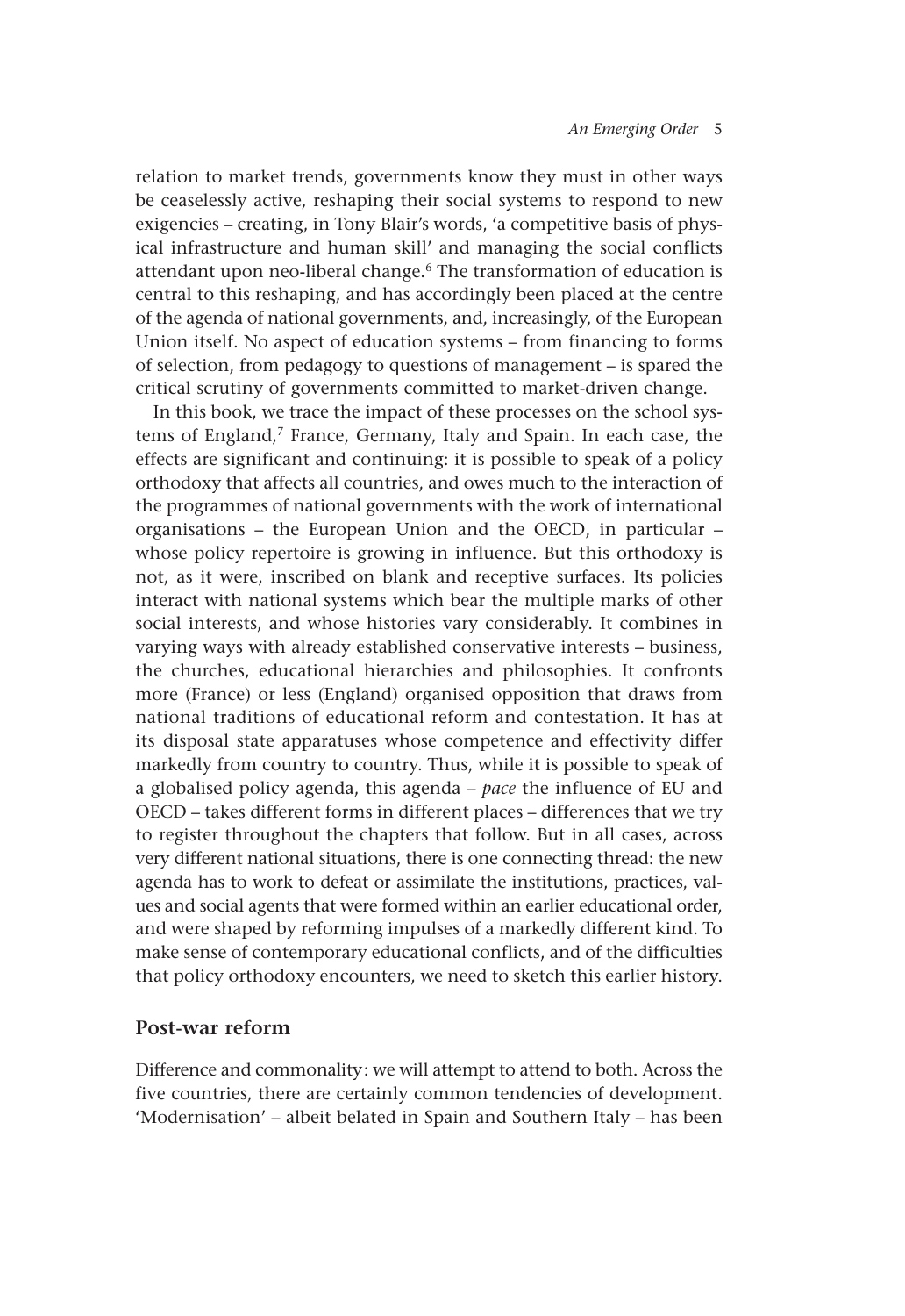their shared experience. Likewise, all have been affected to a greater or lesser degree by movements whose scope has been international: antifascism, 1968 – the *sessantotto* – and, in a different key, the complex of ideas and practices which has been called 'progressive education' or *Reformpedagogik*. But the tempo and extent of these influences differ widely from one country to another. The most important line of difference here separates those states where workers' movements were strengthened in the course of the conflict with fascism, from those where these movements suffered defeats on a scale which left them for a long period disorganised to the point where they could not play a significant role in the shaping of post-war settlements. France, Italy and England stand on one side of this line, the Germany of Adenauer and the Spain of Franco on the other. In all countries, the characteristic demands of the post-war period for expansion and greater equality were felt, but the pace at which they were answered, and the forms which the answers took, varied according to the relative capacities of popular and conservative interests. The resulting pattern of unevenness retains its force today.

We can nonetheless attempt to summarise the elements of a common history. Eric Hobsbawm calls the 1950s the start of capitalism's golden age, 'when even weak economies like the British flourished and grew'.8 Production increased rapidly, and industrialisation brought about an epochal shift of population from rural to urban areas. Rising wages allowed higher levels of consumption, sustaining the long boom of the post-war period. State spending – military and social – was likewise both an effect of economic expansion and a means of supporting it. Education was part of this general movement. As Papadopoulos puts it, in his insider's history of the OECD, governments throughout Western Europe worked in the belief that 'more and better education (was) an end in itself and at the same time one of the most important factors in economic growth'. Between 1960 and 1980, education spending grew at an unprecedented speed: in France from 2.4% of GDP to 5%; in West Germany from 2.9% to 4.7%; in Italy from 3.6% to 4.4%; and in Britain from 4.3% to 5.6%. Even in Francoist Spain, the 1970 Ley General de Educación prompted a doubling of expenditure in this period to 2.6%.<sup>9</sup> Human capital theory – premised on the belief that educational investment increased productivity and stimulated economic growth – provided a rationale for this expansion,<sup>10</sup> but as Papadopoulos notes, there were other motivations too. The inclusive and progressivist rhetoric of these decades owed something to the terms of the post-war settlement, in which notions of democracy and social citizenship were prominent.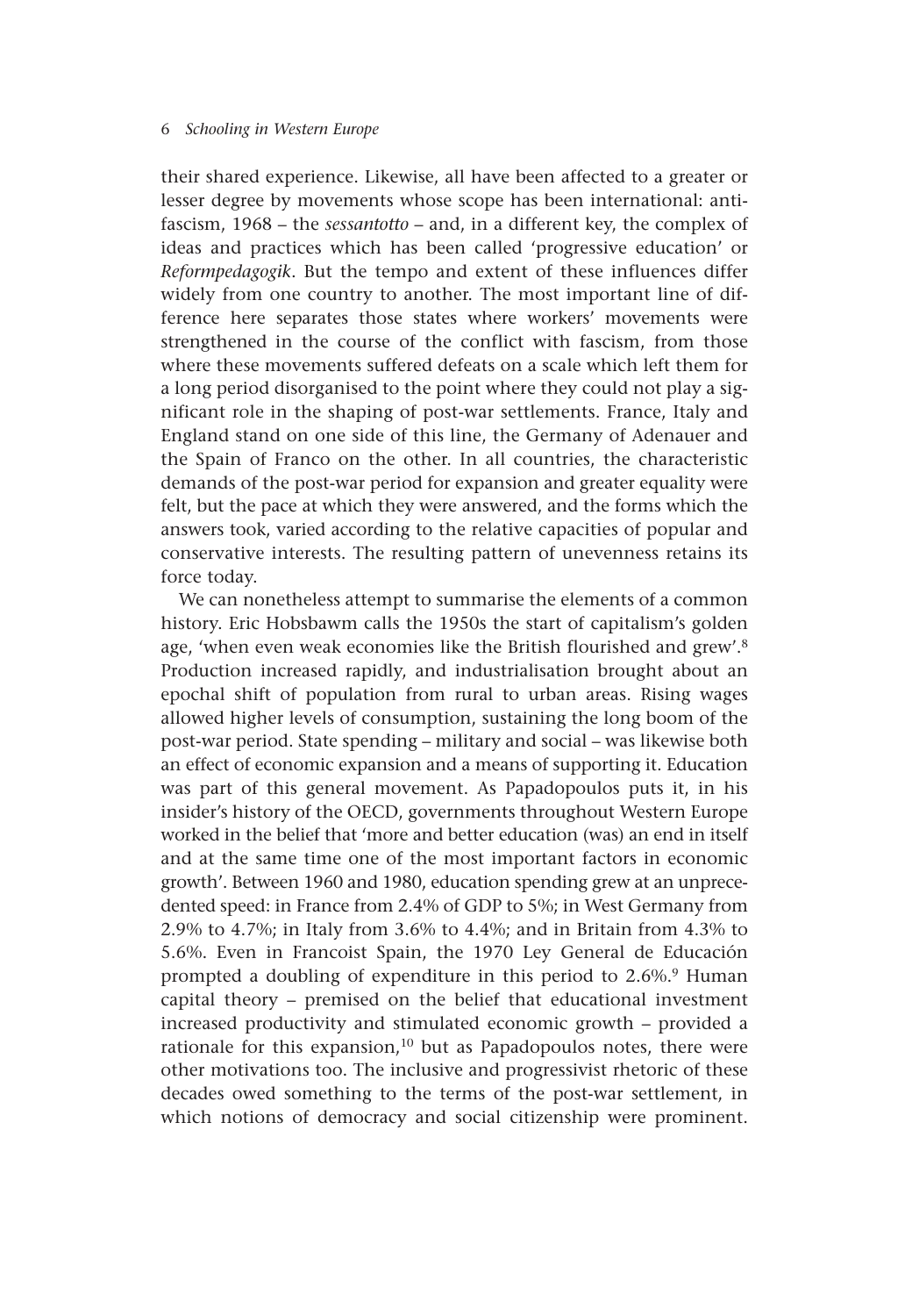The Education Act passed by the British parliament in 1944 was the culmination of a long campaign by the labour movement for 'secondary education for all'. In the aftermath of fascism, the post-war constitution of the Italian Republic declared that education was a universal right, and guaranteed the intellectual freedom of teachers. In France, the 1946 constitution spoke of 'equal access' to education, training and culture; and the Langevin-Wallon report of 1947 had insisted that the task of education was a broad one – to construct 'the man, the citizen, the worker'.11 Schooling was thus at the heart of 'a political project concerning the social tie' and became a means by which an educator-state could construct 'a public, national space'.12

This was the climate in which secondary education was expanded to involve groups new to secondary levels of education. In England, the school-leaving age was raised to 15 in 1947. In France the Berthoin reforms undertaken by the Fifth Republic in 1959 extended compulsory education to the age of 16. In Italy, where both industrialisation and mass scholarisation occurred at a relatively late point, the proportion of 14-year olds attending school rose from 20% in 1945 to 59% in 1962.13 Accompanying these changes, which brought a new population into the secondary school, was a promise of equal opportunity, defined primarily in terms of access to schooling for working-class groups.

## **A second wave of reform**

Almost from the beginning the legitimacy of the new educational systems was called into question by precisely those groups which had been addressed by the rhetoric of inclusive change. Expansion was to an important extent driven by demand – the demand of new sections of students and parents for higher levels of qualification. But from their view point, the systems of universal secondary education established after 1945 were restrictive, and the notion of equal opportunity on which they were based seemed largely of a formal character. 'Secondary education for all' meant no more than access for students of different social classes to types of school that differed widely and systematically in the type of progression to which they led. In the Italy of the 1960s, the numbers attending secondary school almost doubled, but – as Lumley argues – 'under the rhetoric of egalitarianism that proclaimed education as "a right for all" there was a strong current of meritocratic and technocratic thinking that clouded any perception of the emergence of new forms of discrimination and selection within the reformed secondary school'.14 The English experience was similar: most secondary school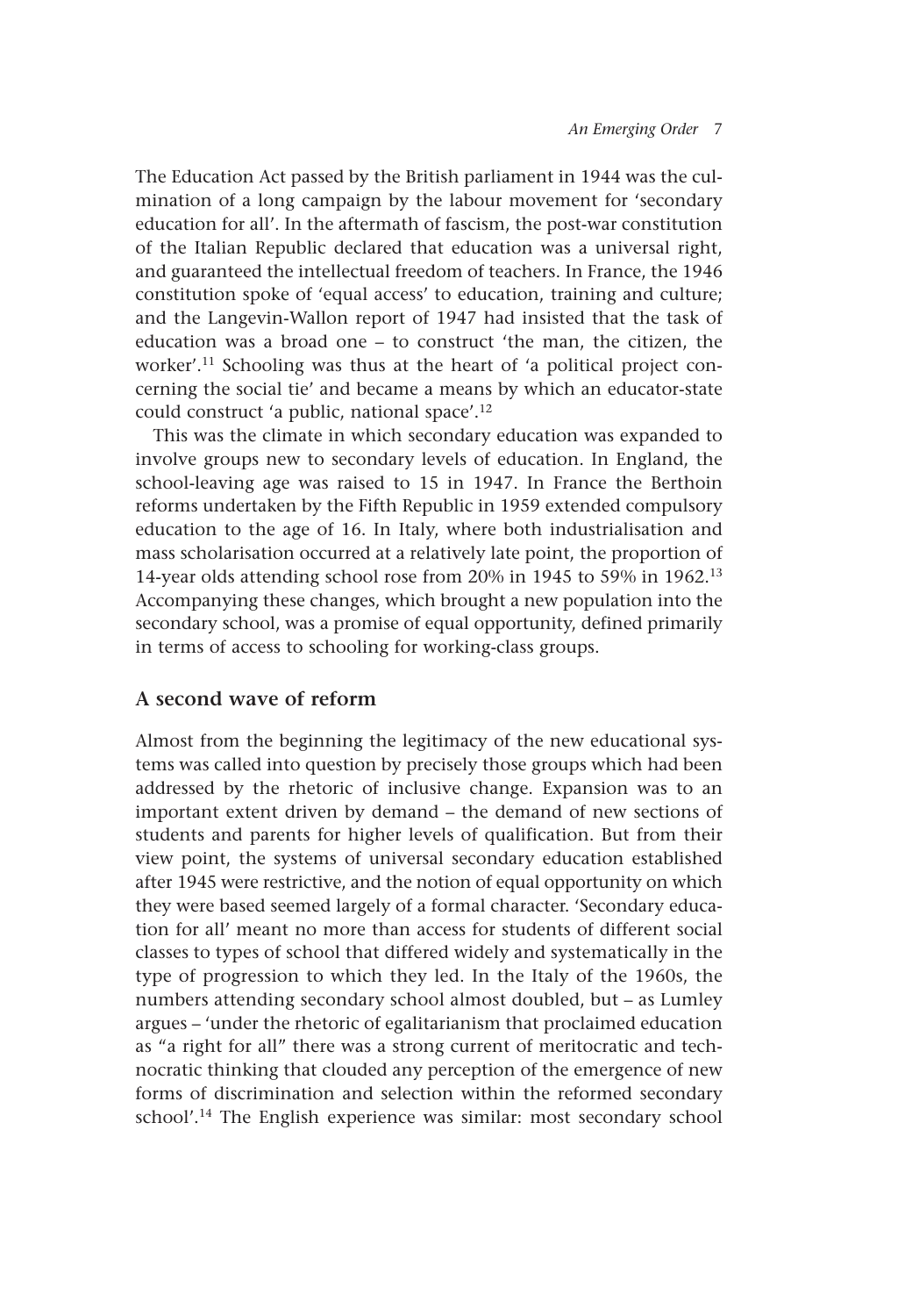students attended institutions from which they would enter the labour market with no qualifications; in the early 1960s, only some 20% took public examinations at 16. In France, following Berthoin, the establishment in 1963 of the *carte scolaire* – linking school attendance to place of residence – marked an attempt to promote social mixing. The creation in the same year of *collèges d'enseignement secondaire* for 11- to 15-year olds brought together under one roof three different types of education, from pre-*lycéen* to pre-vocational. There was little possibility of student transfer between these streams, however, and there were vastly different prospects for the different student groups.<sup>15</sup> In West Germany, the numbers attending the *Gymnasium* – the academic secondary school – doubled between 1965 and 1970, without a significant lessening of the institution's social selectivity.16 The class basis of these separatist arrangements was plainly demonstrated by sociological research in several countries,<sup>17</sup> and was unattractive to parents, whose ambitions were not for secondary education *per se* but for access to particular types of credentials. Nor did it satisfy the social democratic parties and teachers' organisations which, pushed from below, were radicalising their policies to call for a single form of unified secondary education, and in some cases to reinterpret educational opportunity less in terms of formal access than of outcome. 'The average woman or negro [*sic*] or proletarian or rural dweller should have the same level of educational attainment as the average male, white, white-collar suburbanite,' wrote the English sociologist and policy adviser A.H. Halsey; 'if not, there has been injustice'.18

Under these pressures, educational reform began to assume in some countries a new character, based on comprehensive (i.e. formally nonselective) secondary schooling, and expanded access to publicly recognised qualifications. This was the tendency of English reform after 1965, and was later embodied in Italy in the form of the *scuola media unificata*; Roberto Moscati suggests that in this period the discourse of education reform in Italy centred 'more or less consciously (on) the social division of labour and the class structure of society'.19 The aftermath of 1968 stimulated a similar project in France. Such influence was strong enough, in France, Italy and England to inhibit the programmes of the right: Gaullism and Christian Democracy presided over the period of reform, and even English Conservatism abandoned for a while its commitment to selective schooling.

Changes in institutional form were accompanied by a modification of school cultures. Policymakers began to recognise that quantitative expansion was not enough: there needed also to be changes in curriculum and in pedagogy. According to Papadopoulos, 'public authorities were forced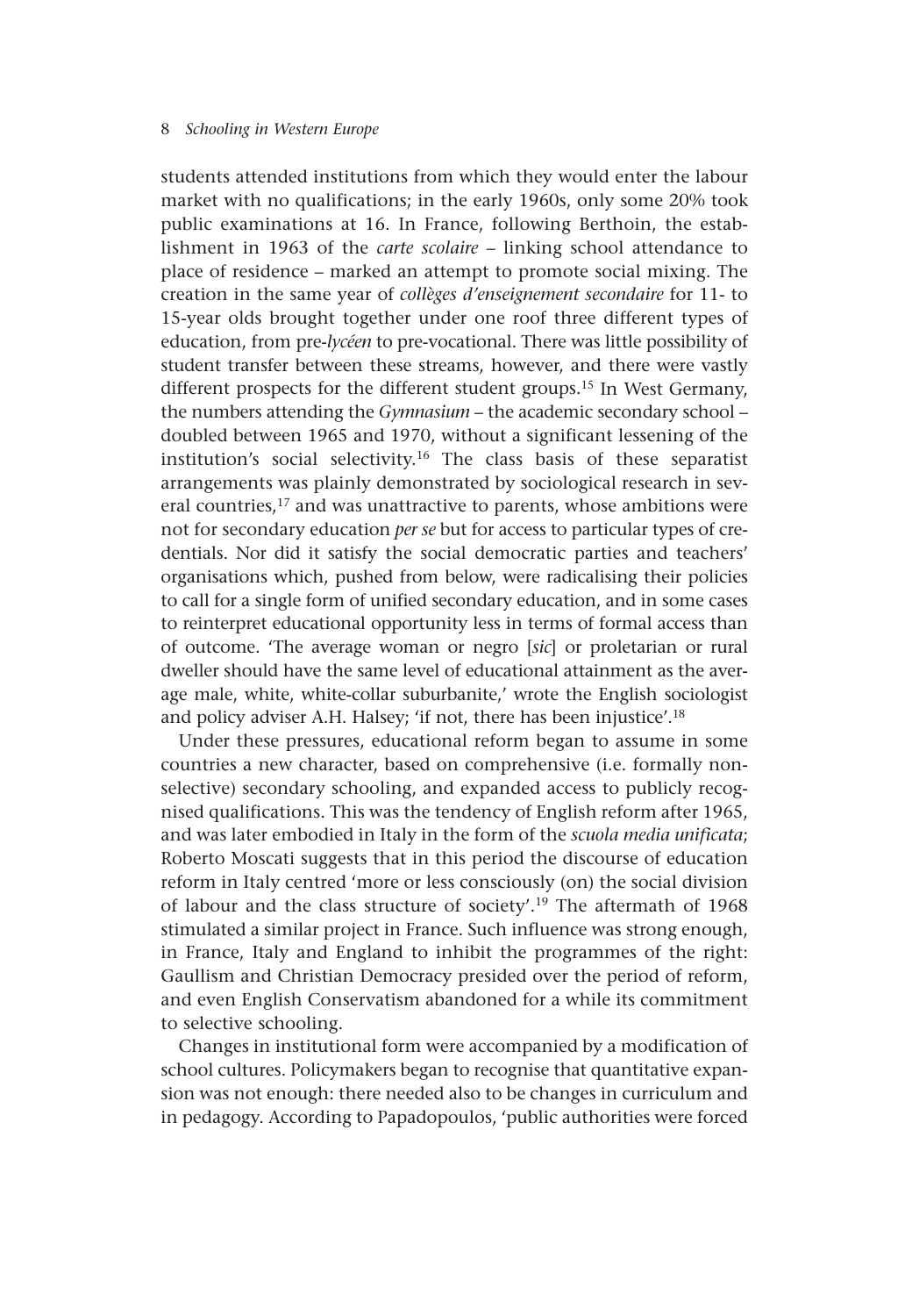to shift their attention to how, coping beyond numbers, their educational offerings could be made relevant to the diversified needs of their vastly expanded and variegated clientèle.'<sup>20</sup> This 'quest for relevance and equality' may often have been fostered by institutions of the central state – in England, the Schools Council, entrusted with curriculum development, was founded in 1963. But in the context of the later 1960s, it was shaped also by other interests, whose force we need to recognise if we are to make full sense of the conflicts that now attend neo-liberal change*.* Between 1968 and 1974, a series of working-class protests and emerging social movements challenged inequalities, claimed rights of participation, demanded recognition and asserted militant identities. In this context, large numbers of teachers, recruited from the generation of 1968, came to think of the school as an institution where democracy, cultural recognition and equal opportunity could serve as central principles. The ideas of Freire became internationally known, the Bolshevik educators of the early 1920s were rediscovered and the (Tuscan) School of Barbiana's critique of established education was widely emulated.<sup>21</sup> The demands of social movements for children's rights, their acute perceptions of the ways in which education served to perpetuate class inequalities at the same time as it proclaimed education for all and their scathing critique of elite and commodified cultures did not provide the norms of the school system. Nor were they entirely coherent in themselves: in contrast to an earlier generation of reformers, the new left of the 1970s was inclined to see the school as an ideological state apparatus, functional to capitalism – yet this did not prevent its immersion in projects aimed at bettering the education of working-class students.

Despite, or perhaps because of, these difficulties, new movements for educational change exercised nonetheless a diffused and potent influence. In all the five countries in this study– including, at a later point, Spain – teachers sought to develop through localised initiatives an education practice that could transform the ways in which schooling connected to the majority of its students. We discuss the sweeping course – and eventual exhaustion – of these developments in a later chapter. Here it is enough to note how they deepened the project of reform: an agenda for schooling should include questions of ideology as well as institutional form, and be attentive to the content of education as much as to questions of access to its higher levels. It needed to be alert to the identities and tacit knowledges of excluded groups and critical of the vested interests embodied in the official curriculum that had 'emptied education of its potential as a means of realisation', preferring abstract slogans of educational freedom to concrete interest in 'society and its needs'.<sup>22</sup> Such an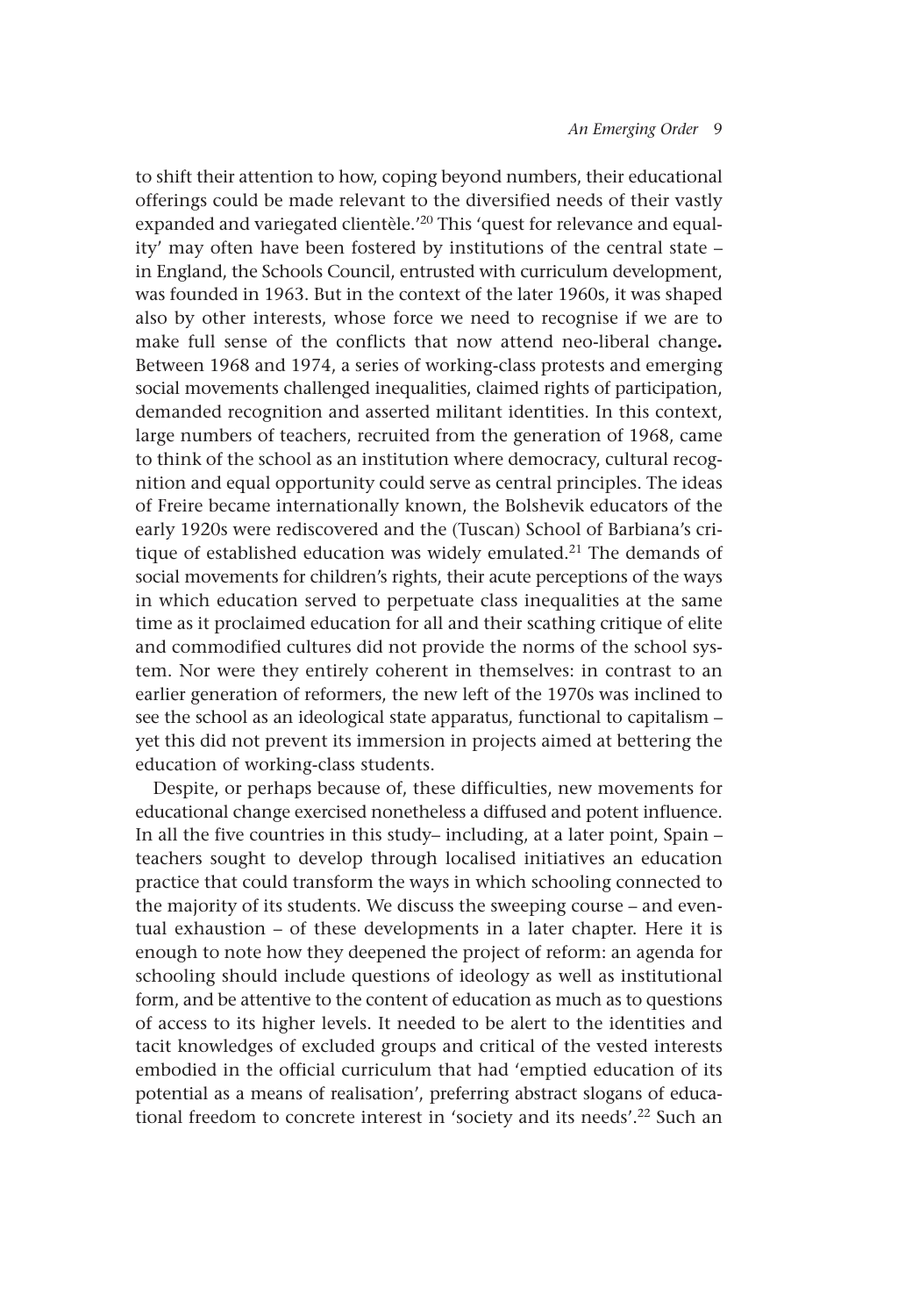approach, localised and sympathetic to subordinate cultures, expressed even in its weaker forms an attitude towards education which stood at a distance from economic demands.

These cultural shifts and institutional preferences established a school system that was in some ways resistant to the logic of capital and was thus a provocation to the educational right. The emphasis on child-centred learning in English primary education, for instance, seemed to the Thatcherite policy activists of the 1980s to entail an institutionalised indifference to economic 'requirements'; likewise, to the authors of the EU's Reiffers report in the 1990s the 'fashionable' and non-selective 'utopias' of an earlier period had disconnected education from 'societies, which do not work that way'.<sup>23</sup> But the impact of radical reform  $$ understood as the opening up of higher levels of education and qualification to the mass of students, linked to curriculum change and an emancipatory conception of pedagogy – was in reality more limited than the polemics against it suggested. Despite the verve and energy of alternative or critical educational projects, the curricula and pedagogies developed in earlier periods remained dominant. This was illustrated very clearly by the problems stemming from the French Haby directive of 1975, which instructed *collèges* to organise teaching on an unstreamed basis: schools had neither the finances nor the curricular and pedagogic resources to do so in a generally successful way. It was a similar set of problems which led the Italian employers' organisation, the *Confindustria*, to note the failure of the school system to rise above local initiative and to 'capitalise from the ... experimental programmes it produces'.<sup>24</sup>

## **Enduring obstacles**

Alongside these limitations, there persisted structural inequalities, underpinned by powerful social interests. These were especially clear in Spain and West Germany. Throughout what was in other countries a heyday of reform, the Franco government presided over a highly centralised system in which, despite population change, the number of children receiving pre-school education and compulsory basic education hardly changed between 1940 and 1960, and the number of state secondary schools grew only from 113 to 119; in 1975 only 70% of 14-year olds attended school. Religious interests dominated: more students enrolled in – mainly religious – private schools than in the underfunded state sector. From this base, the Church was in a powerful position to shape the system of the post-Franco period, while the public schools 'lacked both quality and infrastructure'.25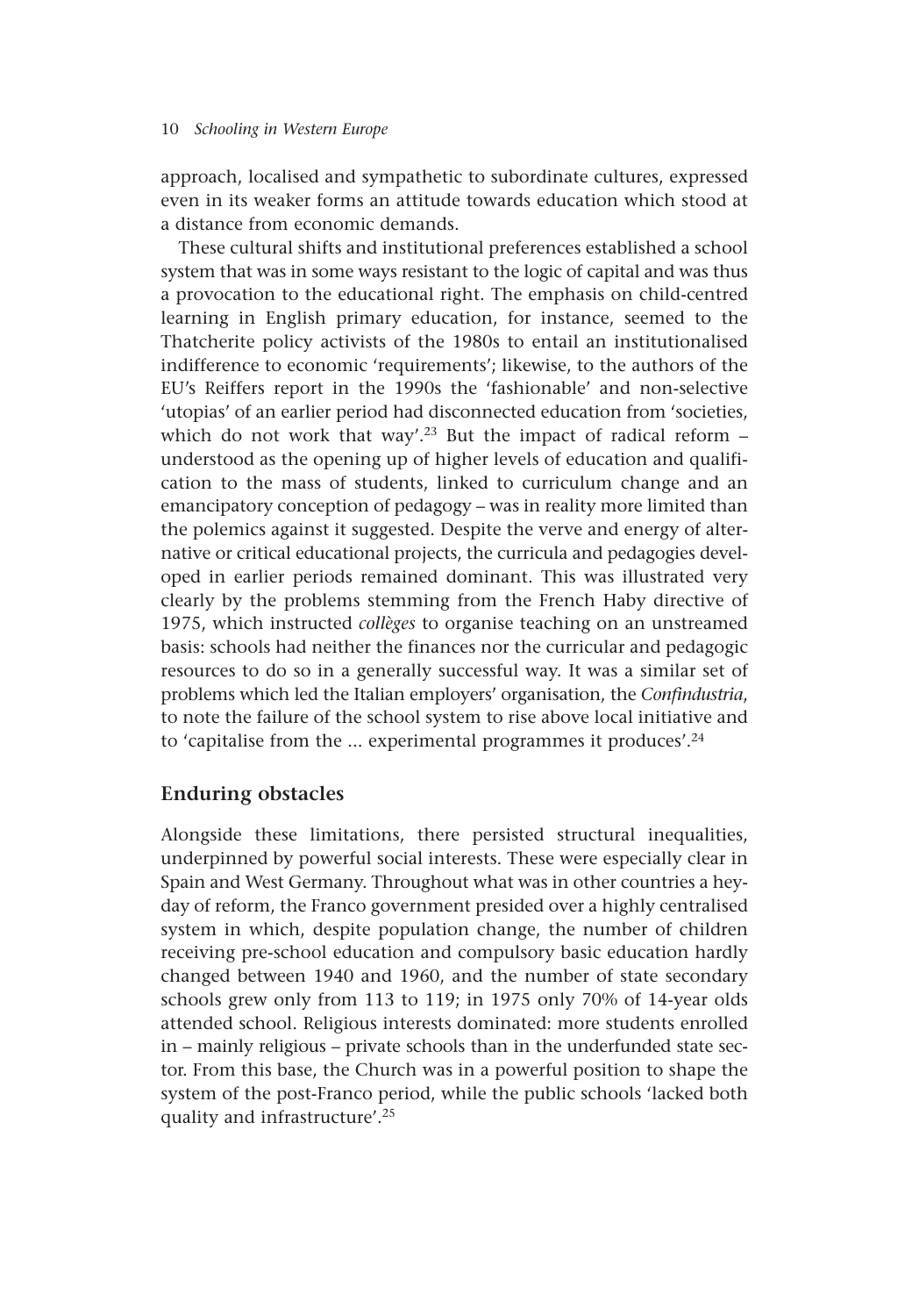West Germany, like Spain, lacked the shaping influence of a strong working-class movement. Post-war education preserved the elitist structure of earlier decades: in the 1950s only 11% of the age cohort were enrolled in the *Gymnasium*, a tiny minority of whom (2%) were from working-class backgrounds. The expansion of the 1960s increased the size of the *Gymnasium*'s intake, without significantly altering its class composition.26 Nor, in Germany, was the second wave of post-war reform as strong as in other countries. There was certainly a quantitative expansion: by the 1990s the period of compulsory education in Germany was, in most *Länder*, 13 years, the longest of all the five countries in this study.27 But institutional change was limited and the system continued to be 'based on the idea of grading down all those pupils who can't cope with the standards set by historically evolved curricula and inflexible teaching methods'.28 Inclusive secondary schools – *Gesamtschulen* – were established in some *Länder*, but these few institutions functioned more as the fourth strand in a differentiated system than as genuine comprehensives. Reform pedagogy became more prominent, especially in elementary schools, and, as in other countries, teachers' curricular and pedagogic autonomy increased. But these changes were not long lasting. The prospects for opening up the spaces of the school to radical experiment were reduced by the 1972 *Radikalenerlaß* law of the Brandt government, 'which soon developed into a weapon against radical students seeking state employment'.<sup>29</sup> The SPD governments of Brandt and Schmidt balked at the confrontation with conservative *Länder* that a thoroughgoing project of school reform would have entailed. Instead, changes focused on the development of a segregated system of post-secondary education, in which – alongside the academic *Gymnasium* – a strong vocational track was established, compulsory for those leaving school at 16, linking school and workplace-based learning and giving a powerful voice to business interests.

Educational change in Spain and Germany was more limited than in other countries. But this does not mean that in England, France and Italy egalitarian reform was fully accomplished. Between 1945 and 1980 education provision expanded and inequalities of access to secondary education were very much reduced. But at other points in the system – access to advanced secondary education and to universities – class-based inequalities remained strong and in some cases actually increased, as middle-class families mobilised their cultural resources to secure the success of their children (see chapter 5). Moreover, within apparently unified systems of primary and secondary education, a variety of formal and informal systems operated – school traditions and reputations,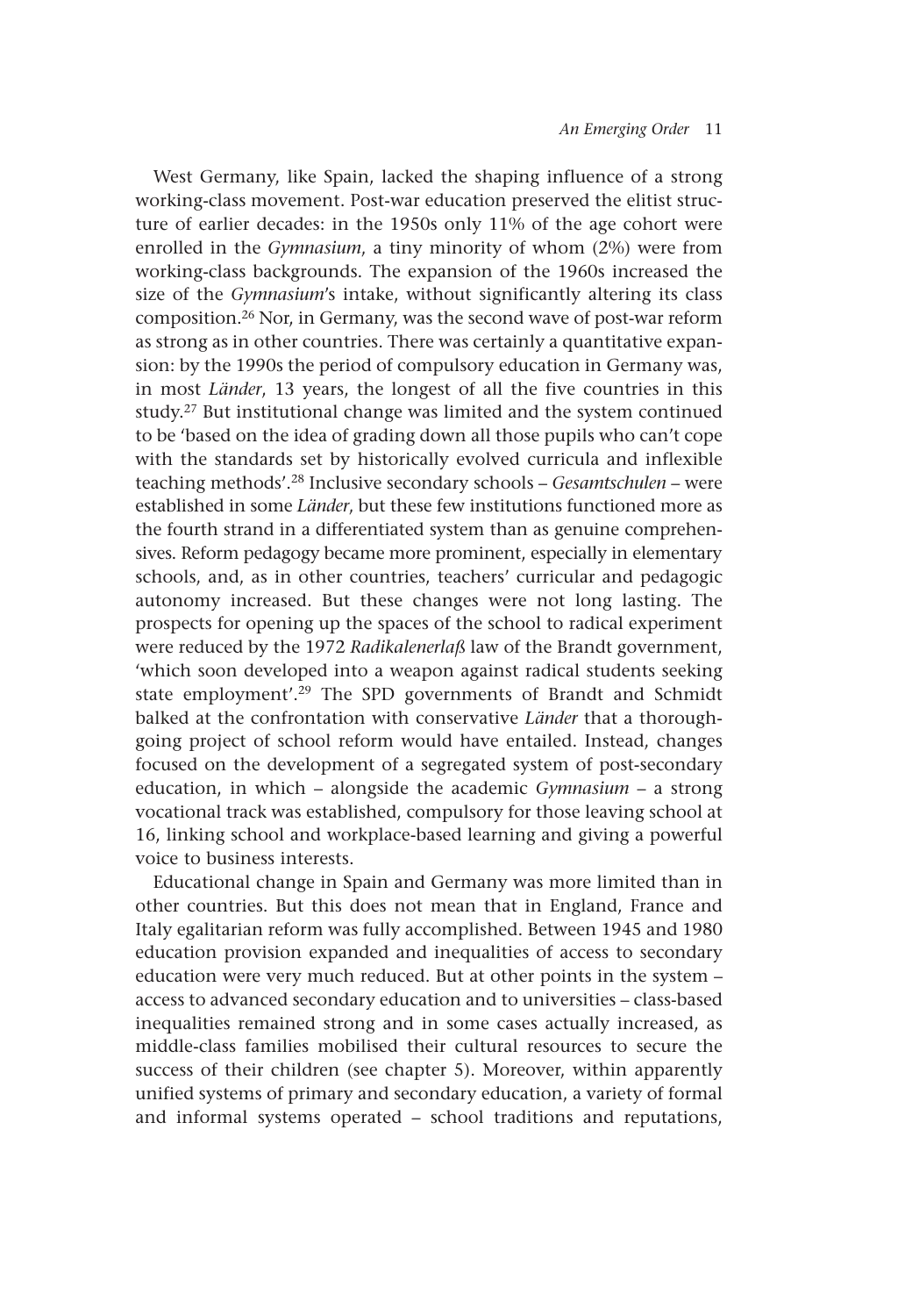neighbourhood-based admissions policies, setting and streaming within schools – in which these class-based distinctions were codified. The result was that 'children from lower social backgrounds did not experience an increase in their educational opportunities until higher groups had fully satisfied their demand for it';<sup>30</sup> and when opportunities were at last presented – for instance in higher education – working-class students discovered that there were new hierarchies in which they were not well placed: nearly half the students in the 'top five' British universities were educated in private schools; in Italy, university completion rates were strongly conditioned by students' class background.<sup>31</sup> To this considerable extent, the promise of opportunity made by post-war reform was contradicted by persisting, and in some cases strengthening, patterns of inequality. As French researchers noted, a rise in average levels of attainment disguised increasing and class-related polarities between the most and the least successful students, and access to the most prestigious sectors of higher education – the *grandes écoles* – had become by the 1980s more closely connected to class origins than in earlier decades.<sup>32</sup> (Likewise, in Germany, while equality of opportunity increased in terms of access to middle-level examinations, opportunity at the level of higher education became more unequal.<sup>33</sup>)

Alongside these intractable social problems, the reforming movements of the 1960s and 1970s faced other difficulties, connected to entrenched and politically powerful institutions that were hostile to the project of creating uniform, public systems of schooling. In all countries, there remained strong vestiges of this *ancien régime.* Nothing in the reforms of the period threatened the position of the elite English private schools (named 'public schools') whose fee-paying students continued to dominate the most prestigious universities and supply the cadre of the English ruling class. Far from dying away in the 1960s, these schools carried out a successful process of renewal, abandoning their more primitive features (beating, fagging, compulsory military training) and – with substantial funding from industry to support science education – emphasising academic attainment above character formation. Students in the private sector comprised only 7% of the total school population, but by 1980 nearly a third of students obtaining three or more 'A' levels – the 18 examination which was a pre-requisite for university entrance – were privately educated. Alongside this sector, there still existed a large number of selective state schools, which had survived a process of comprehensive reform that had been left to localised initiative rather than national legislation.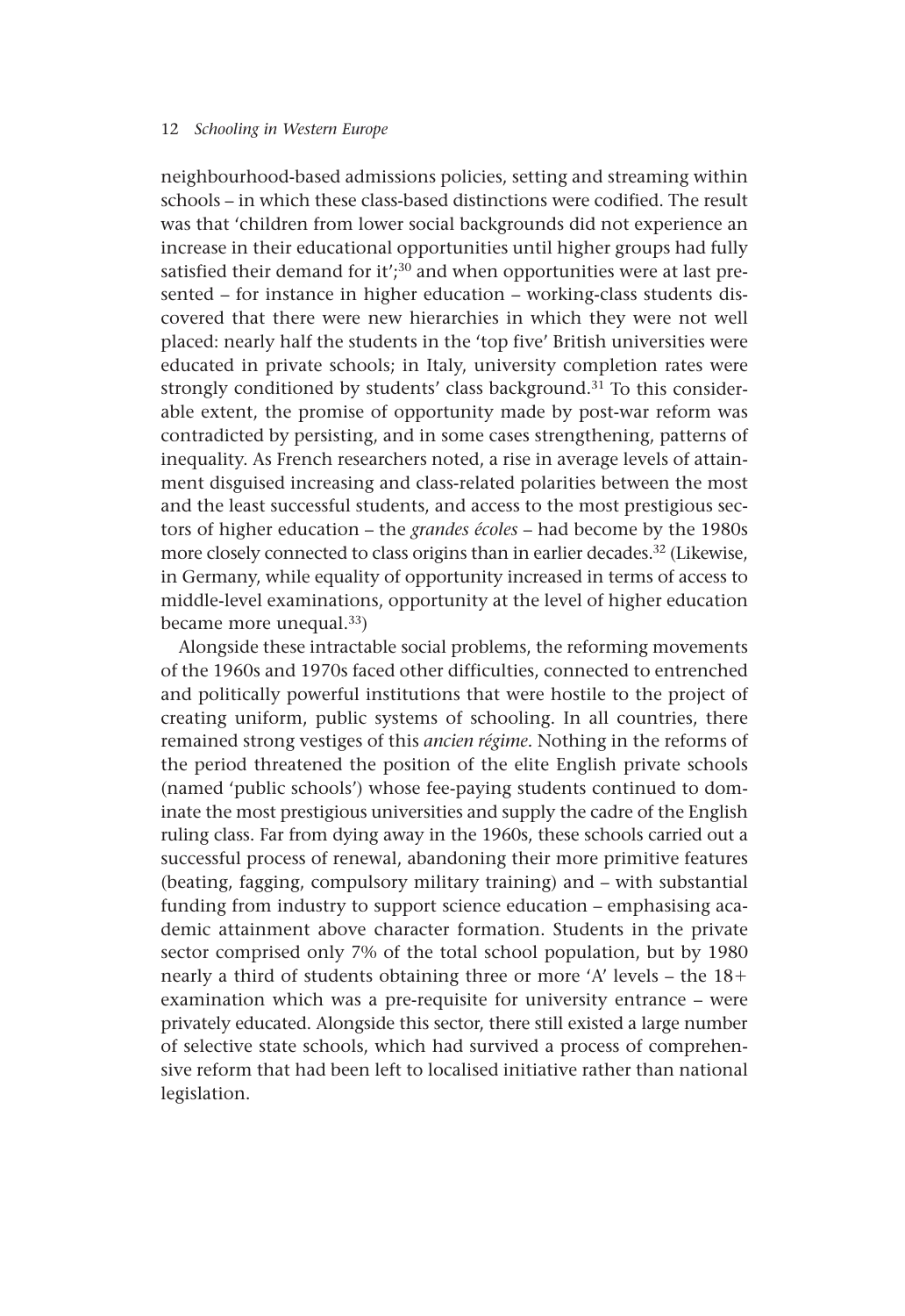Secular hierarchies of this sort were intertwined with religious influences: Christian organisations retained a privileged educational place. The 1944 reforms in England rested upon an accommodation with the Church of England and with Catholicism, in which operational control of a large sector of primary and secondary education remained with the churches. In France, the state reached a similar agreement with Catholic schools. In 1945, religious schools in France had depended for survival upon the limited resources of the Church; its teachers were likely to be members of religious orders. But with the Church–State concordat of 1959 assuring for them a subsidised future, the schools underwent a process of transformation, an old order adapting, as in England, to new circumstances. Teaching was professionalised and to an extent laicised; the curriculum was aligned with that of the public sector. Socially, too, their function changed. Though more likely than in England to be attended, at least temporarily, by working-class students, the higher levels of French private schooling were dominated by the children of *cadres supérieures*: as Dutercq comments, educational Catholicism frequently finds that it has no space for 'the poorest, the most vulnerable, the marginalised and those receiving state benefit'.34 It came to serve instead as an alternative for many families to a public sector perceived as prone to violence, plagued by cultural diversity and academic failure.<sup>35</sup> In Italy, the constitution ruled out an accommodation of the French or English sort, but the Lateran pacts – made under Mussolini – enabled Church access to children in state schools. In addition Catholic organisations maintained an extensive network of kindergartens, *doposcuole* and childorientated welfare activities – part of what Ginsborg terms the 'myriad world of Catholic associationism<sup>'36</sup>

## **Problems of reform**

The movements driving forward the second wave of educational reform were motivated by deep and attractive commitments, to social justice and to inclusivity. Whether measured in terms of rising levels of formal achievement, or according to less precise but possibly more revealing cultural indicators, their achievements were significant and their influence on a generation of teachers considerable. The slogans with which they were associated – equal opportunity, social desegregation, curricular transformation and an education based on the needs of learners – still have a contemporary resonance. But the weaknesses of the systems that they had helped assemble were also great. Following its 1970s apogee,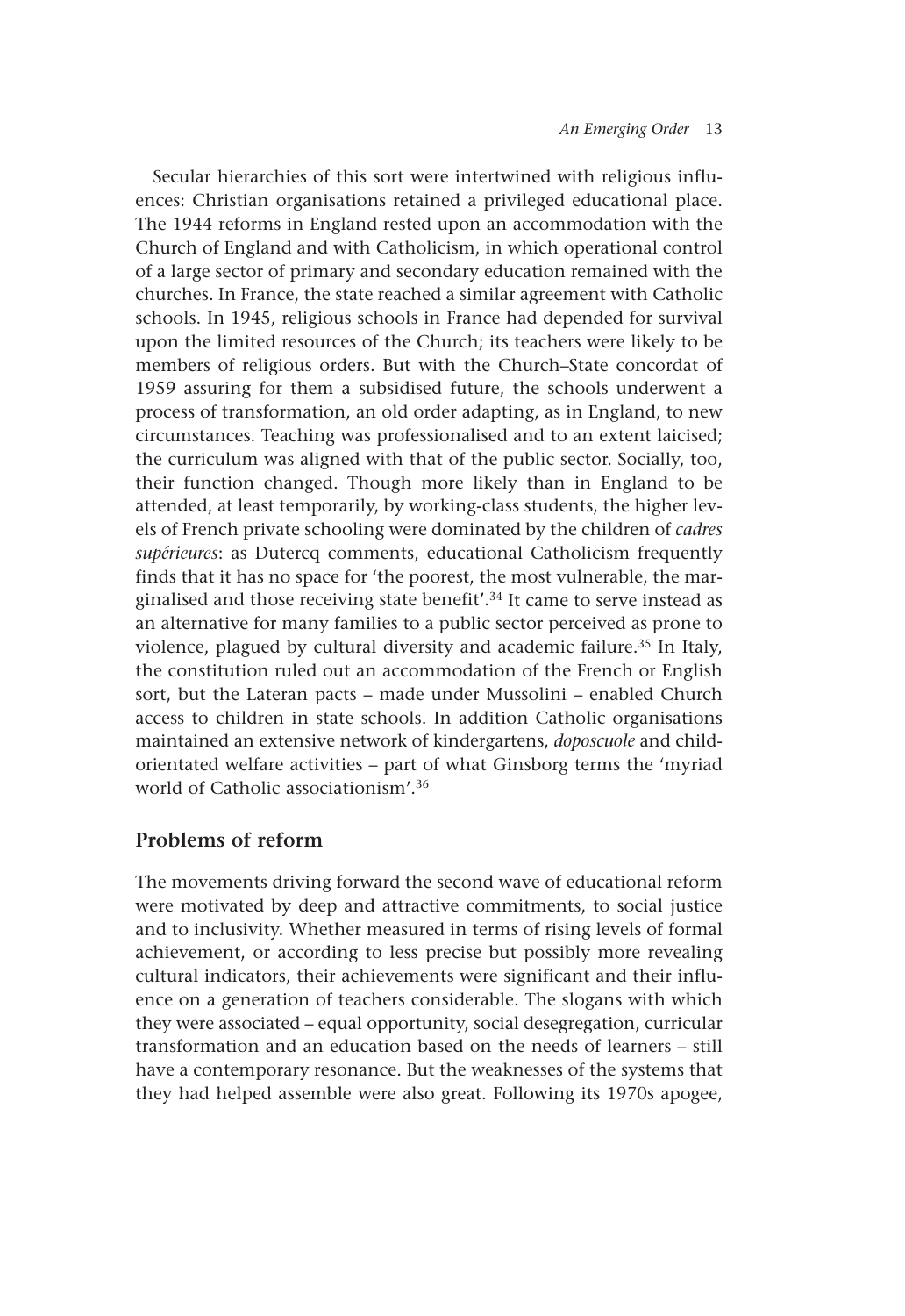the reforming movement everywhere faced difficulties that could not be ascribed only to the influence of remaining bastions of privilege. As we shall see, this was especially clear in England, where principles of 'childcentred education' had received probably a stronger level of government approval than in other countries. 'Educashun isn't Working', the 1979 election slogan of Thatcher's Conservatives, exploited a vein of popular discontent with the achievements of reform, which extended beyond the increasingly numerous think tanks and campaigning groups of the right. To many, the reforming project seemed to have failed: its egalitarian promise had been fulfilled only partially; the pedagogic changes with which it was associated were implicated, so critics alleged, in a fall in standards; the school seemed to have become more a site for the production of social and cultural problems than a means of resolving them. Likewise in France, the successful campaigns of the Catholic Church and the right against the integrationist Savary legislation of 1983–4 catalysed a wider movement of discontent: at their height, these protests merged with a vehement rejection on the part of some intellectuals of the basic character of school reform. ('All education in the proper sense is now forbidden', wrote Jean-François Revel in response to the Legrand reforms of the early 1980s – thus initiating a line of critique that has endured into the twenty-first century.37) The *scuola media unificata* also appeared to be in crisis. 'Italian schools,' wrote the authors of *Red Bologna* in 1976, 'need total reconstruction ... nothing more can be achieved by isolated reforms.'38 Yet it was in just such a piecemeal struggle that the energies of the educational and social movements of the 1970s were consumed. With the flagging of these energies, it became clear that the scale of Italian education had changed, but not its nature. Despite a formal system of equal opportunity and a vast expansion of higher education, class-based differences in student performance persisted on a spectacular scale.<sup>39</sup>

# **The post-1976 turn**

How did the difficulties of the reforming project result not in its refinement or further deepening, but in its replacement by an alternative programme, to which questions of social and educational equality were not at all central? The explanation for this reorientation, in which the educational compasses of all our countries have come eventually to point in the same direction, lies outside the school. The long economic boom of *les trentes glorieuses* ended in 1973 with a recession which reduced industrial production in advanced capitalist countries by 10%. There were further severe slumps in 1974–5, 1980–2 and at the end of the 1980s.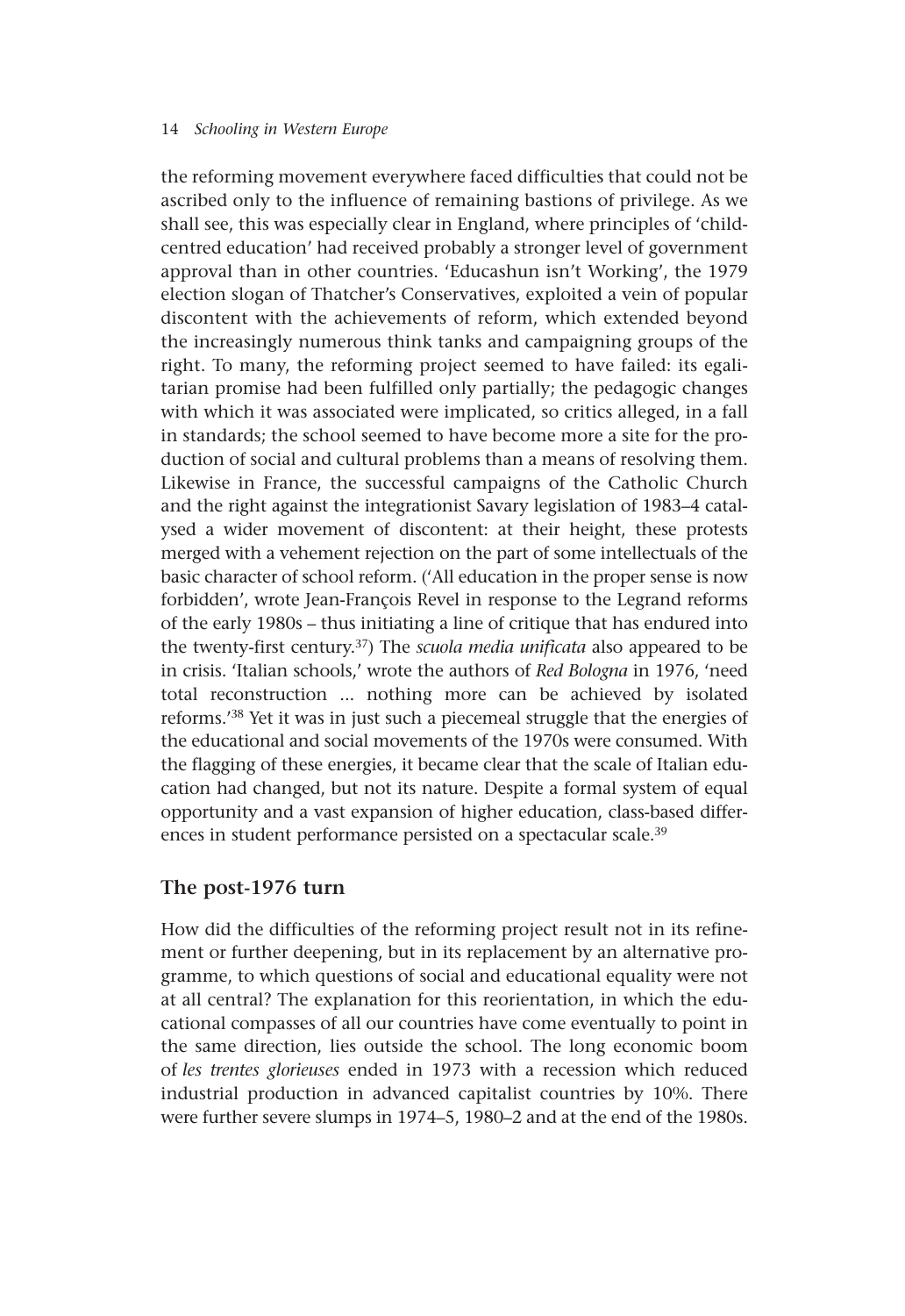Unemployment rose from a Western European average of 1.5% in the 1960s to 4.2% in the 1970s. By 1993 unemployment rates in the European Community had risen to 11%.40 At the same time, the extremes of wealth and poverty both grew. Poverty, according to one French researcher, became a 'caste-like situation', a long-term prison inhabited by the young, the unemployed, the de-skilled and the downsized.<sup>41</sup> In 1979 an estimated 10% of British children lived in poverty – that is, in households whose income was less than half the national average; by 1993, the proportion had risen to 33%. Meanwhile, the increasing wealth of the richest section of the population was reflected in the significant expansion of private education.42 For the public sector the immediate consequence of recession was that expenditure slowed considerably, and in some cases came to a complete stop. In Britain and in Germany, public expenditure on education as a share of GDP declined between 1980 and 1993. Only in Spain, which after the Franco years was engaged in a programme to raise spending towards Western European norms, did funding for education substantially increase, and even there government expenditure was not high enough to squeeze out a private sector which remained a central component of mass education.<sup>43</sup>

The slump of the mid-1970s, however, was more than a resumption of the boom-bust cycles of capitalist development. In Hobsbawm's words, 'conjunctural fluctuations coincided with structural upheavals'.44 The closing down of unproductive units became a permanent process of deindustrialisation. The movement of capital in search of profit led to the elimination of government checks on financial transfers and to a substantial and lasting constraint on the autonomy of nation states. The conflicts attendant upon the closure of industrial plants translated very soon into a war against the post-war settlement of employment security and welfare rights. The 'probabilities of a reliable and decent wage through manual work have been radically decreased for substantial parts of the working class,' wrote Paul Willis, in relation to England, and 'the threat of its removal has become a permanent condition for all workers'; thus 'the pride, depth and independence of a collective industrial tradition' gave way to 'the indignities of flexible and obedient labour'.45 Willis, insisting on a perspective 'from below', highlighted the consequences of this reversal for working-class youth, and charted a post-1980 history of ever-tighter regulation. Papadopoulos, writing – as it were – from above, is more cautious and elliptical:

The combination of resource constraints, high unemployment and demographic downturn had a direct input on the demand for education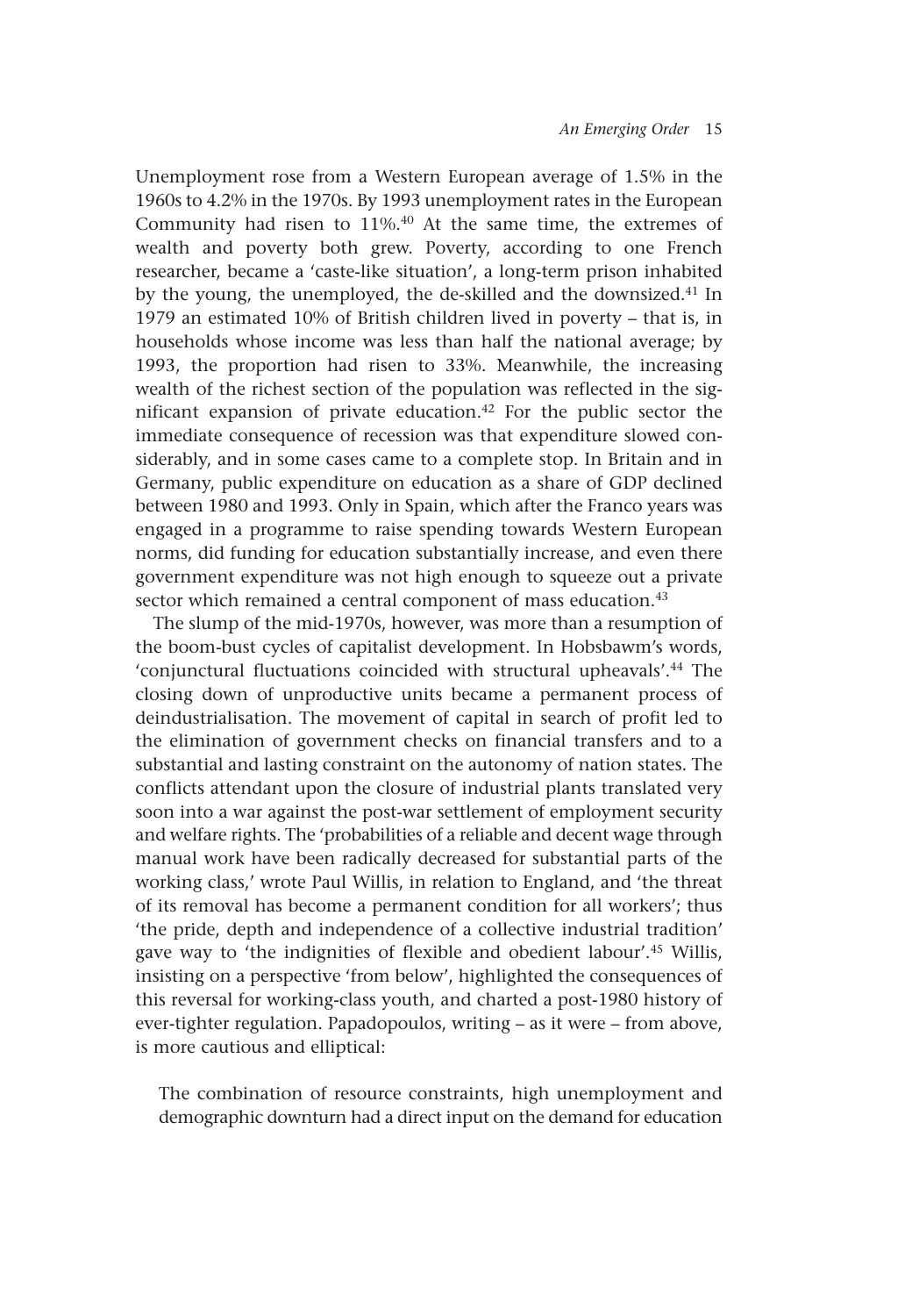as well as on the perception of its role and its contribution to social and economic development. Coinciding with the advent of conservative governments in a large number of (OECD) member countries, it brought a dramatic change in the political context of education. Continued growth could no longer be taken for granted either as a feasible or even a desirable objective. Constraints on public spending were particularly telling. As one of the major components of public budgets, education had to share the burden of restraint ... Resource limitations raised new questions about the setting of priority objectives, in contrast to the earlier situation where a multiplicity of educational objectives could be pursued more or less simultaneously. This scramble for priorities among different interest groups sharpened the political conflicts around education.<sup>46</sup>

The implications of even this guarded analysis are clear enough: with the economic restructuring that began in the mid-1970s, education embarked on a long and still-unfinished process of remaking. In this process, the forms taken by the school system in the post-war decades were subjected to fundamental and hostile scrutiny. The mixed and imprecise objectives associated with equal opportunity and the type of human capital theory that flourished in the long boom began to be set aside. Educational expansion was no longer thought to contribute *per se* to economic growth. Notions of education as an investment in human capital continued to be influential, but now 'in the more refined form of micro-economic analyses of the economic significance of individual segments of potential labour power in terms of profitability', with a view to guiding investment towards sectors 'with a favourable cost benefit factor'.47 In short, government outlooks on education became more economised – increasingly dedicated to servicing the requirements of a new stage of capitalist development, at a low cost and with maximum efficiency; in Blair's words, 'for years education was a social cause; today it is an economic imperative.'48 After 1975, when governments evaluated education, it tended to be through the prism of (restructured) economic priorities. Such a shift had far-reaching political consequences, since it could not be accomplished without confronting those social forces that had shaped the terms of the post-war settlement, and continued to exercise an influence over the values and everyday practices of schooling. Political conflicts did indeed 'sharpen', to use Papadopoulos's term, and have continued to sharpen since.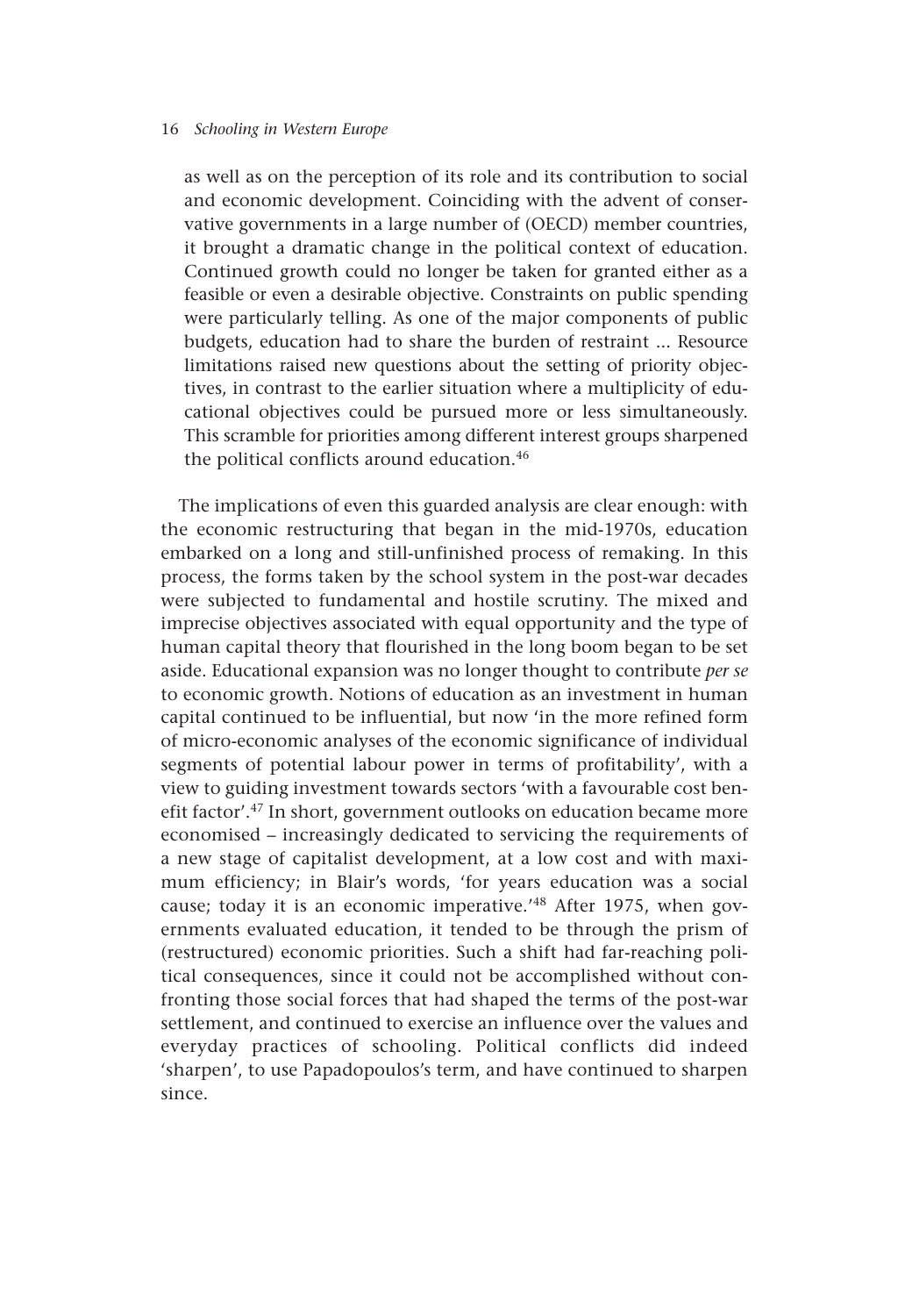#### **England and after**

Even before 1979, debates in some countries had anticipated the new priorities. England was a pioneer in this respect, and its experience – inspirational for some, but for others a kind of educational spectre haunting Europe – will be a reference point to which we will frequently turn. By the mid-1970s, the Labour Government had succeeded in cooling the industrial conflicts of 1972–4 and in defeating the left of the Labour Party. An IMF loan had allowed the government to escape financial crisis, at the expense of a programme of structural adjustment that required an end to public sector expansion. In this context, the government – prompted by its civil service – began a process of reasserting control of those social institutions that it felt were out of step with its new policies. Education was first among them. 'The national mood and government policies', noted a paper on education prepared for the prime minister, 'have changed in the face of hard and irreducible economic facts.'49 Motivated thus, Labour initiated a disavowal of the post-war settlement. What Labour began, post-1979, Thatcherite Conservatism developed, presenting the problems of schooling as a condensation of the worst effects of post-war history: bureaucracy stifled enterprise; parental rights of school choice were denied; and the unaccountable corporatist power of teachers fuelled demands for funding, drove down standards, politicised the curriculum and created a gulf between what parents and business wanted from the school and what education actually provided. Conservatism's solutions to these multiple problems involved three diverse elements. The first was marketisation – or (more strictly, since no monetary exchange takes place between provider and consumer) 'quasi-marketisation' – an accumulating set of reforms – analysed in chapter 4 – that strengthened competition and differentiation within the school system, empowered middle-class parents with 'school choice' and, via the decentralisation of financial control, created a new class of school managers. Marketisation was linked to a second element, that of stronger central regulation – the reshaping of teacher training, currricula and pedagogy so as to raise levels of examination performance and re-focus education on economic objectives. The third was an approach to social cohesion that emphasised English tradition and heritage, and sought to manage cultural diversity and changes in gender roles by a reassertion of an archaic national identity.

This mélange of neo-liberal and neo-conservative themes – of transnational economic imperatives mixed with concerns located in the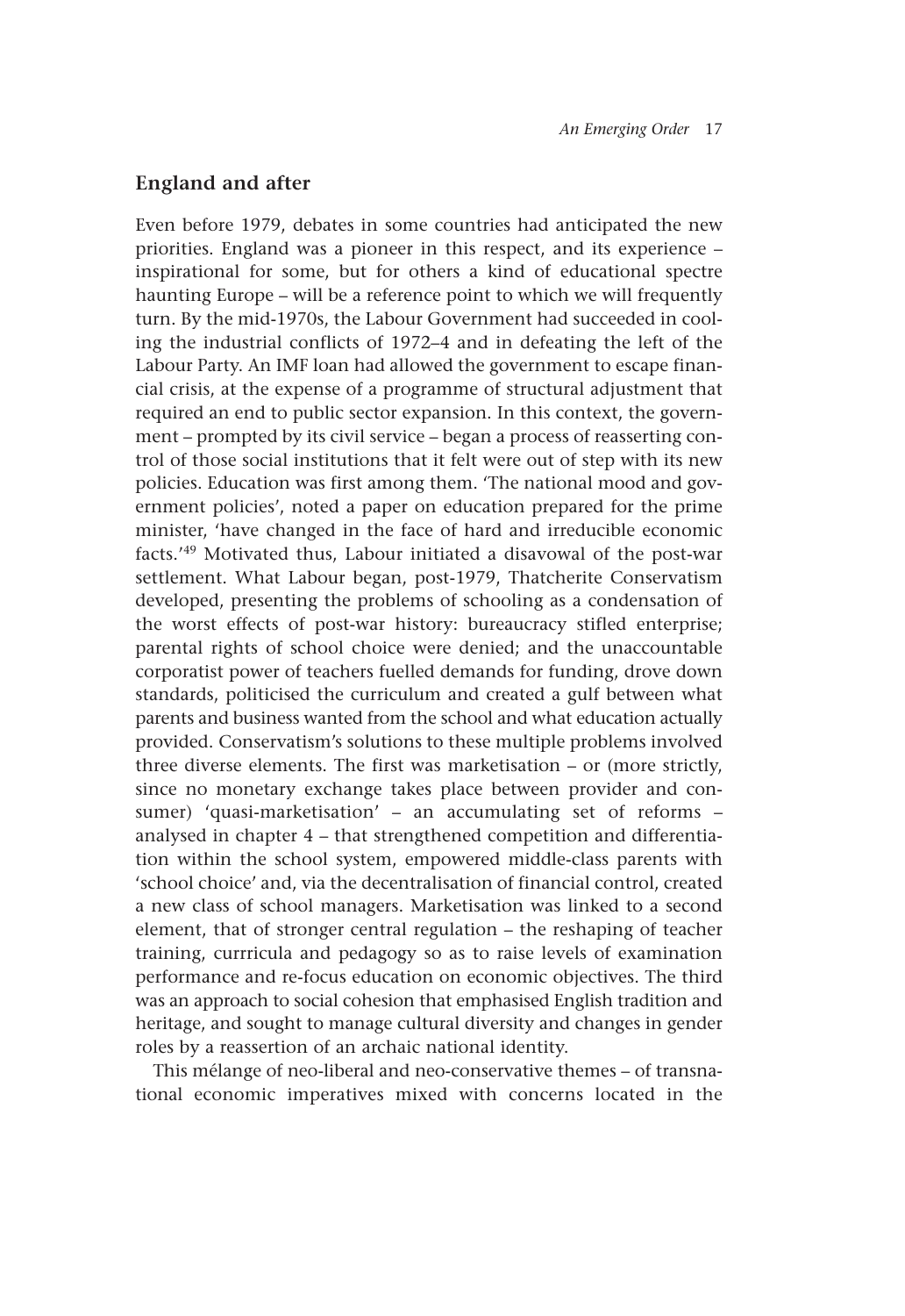preservation of a national polity – was never fully coherent: the economisation of educational processes and objectives was incompatible with the project of restoring irreparably damaged traditions. These difficulties stemmed from fundamental tensions in the social basis and ideological perspectives not just of Conservatism but of other sections of the European right (see chapter 7), which was never *en masse* comfortable with the neo-liberal turn of the 1970s. Nevertheless, the multiple repertoire of English Conservatism served an important political purpose. It allowed Thatcher's government to link the populist energies of regressive campaigners – whose standards of excellence were the grammar school and the traditional curriculum – to a modernising critique of education's post-war failings, whose fundamental claim was that the school was out of step with economic needs. Thatcherism thus confronted teachers, trade unions and the left with a kind of war on all fronts: national regulations and newly empowered school managements weakened union influence in the workplace; media campaigns attacked child-centred and radical classroom practice; market-friendly legislation undermined local comprehensive systems; politically and ideologically, this was a set of challenges to which defenders of the still-incomplete process of post-war reform had great difficulty in responding.

In the verve of its attack on the post-war settlement, if not in the refinement of its policies, English Conservatism led the way, opening possibilities for educational change which many governments sought in some sense to emulate. But this did not mean that England simply provided a blueprint for the rest of Europe, and nowhere was the pace and aggression of Conservatism immediately or completely replicated. Italy's political crisis was such that a project of institutional transformation could not break through – though demand-led growth and the campaigns of the student movement led to the massification of higher education. In Germany, the already-close alignment of education with business priorities, as well as the continuing influence of the humanist traditions embodied in the concept of *Bildung*, seemed for a long period to guard it against an emergent neo-liberal critique.

In Spain and in France, the pattern of change was more complex. The 1980s in Spain were a period in which a 40-year West European experience of reform and reaction was telescoped into a single decade. Post-Franco education expanded very rapidly. Movements of pedagogic renewal and for the democratisation of schools flourished; national movements in the Basque Country and Catalonia weakened the hold of the central state.50 But these shifts were not decisive. The 1978 constitution sought less to recognise national rights than to absorb them within a general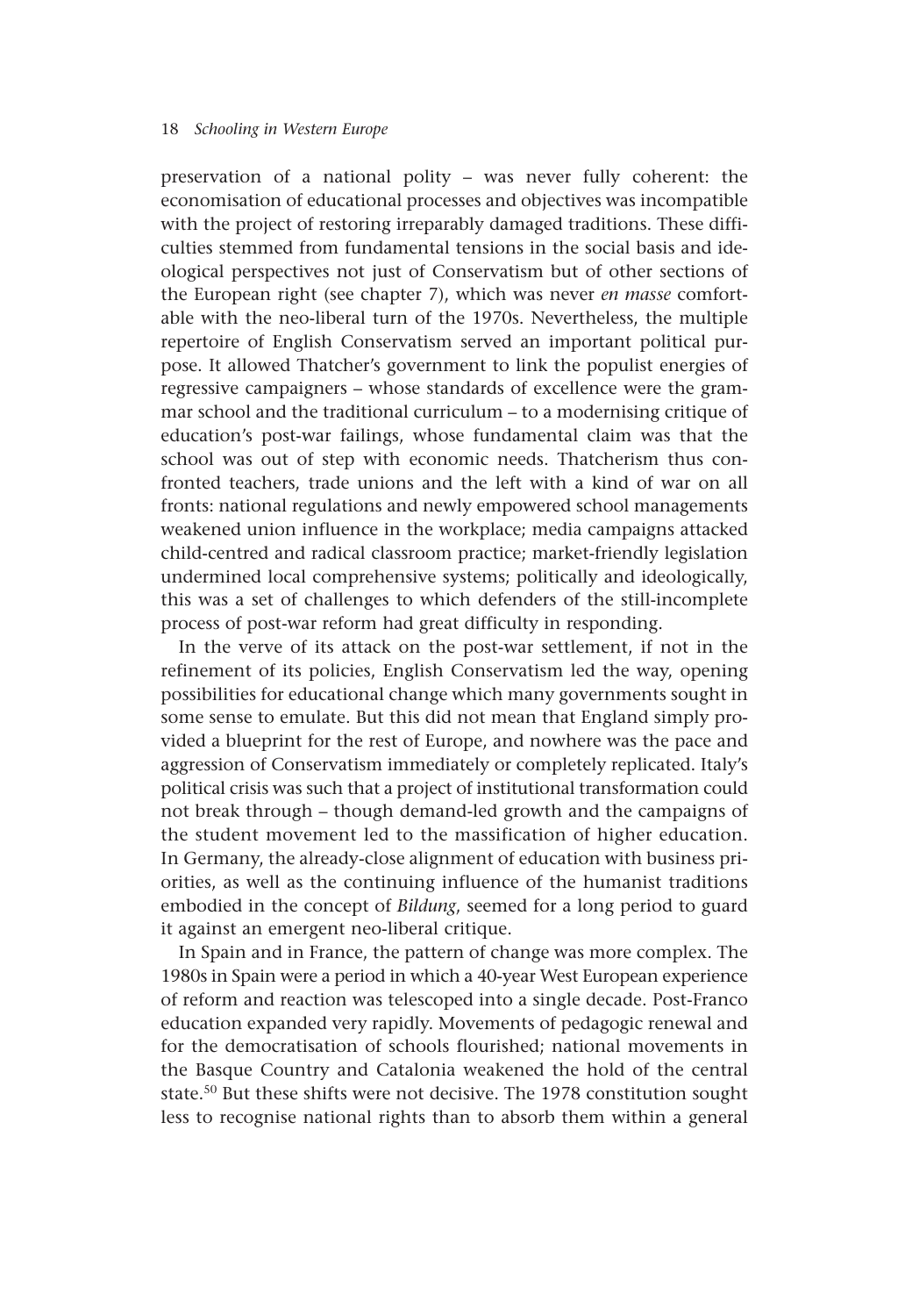principle of regionalisation – a decentralisation which later 'served as a bridgehead of marketisation and which diffused the impact of class struggle on the central state through the dispersion of the management of public affairs'.51 The Spanish Socialist Party's (PSOE) education law of 1985 – the Law on the Right to Education (LODE) – was likewise ambivalent. On the one hand, it fostered democratisation – establishing a principle of election for school governors and managers. On the other, it accepted in the name of educational freedom and resource constraint an agreement with the religious sector that installed private, usually Catholic, education at the heart of the Spanish system. A base for liberalisation was thus assured, with the 'critical support' of much of the left.

In France, the Mitterrand government was committed in this period to expansion: as education spending fell in England, it rose in France, even in the austerity years of the mid-1980s; in the 1980s, nursery education grew substantially, and between 1985 and 1990 the number of *lycéens* rose by 50%. Governments adopted an 80% target for the proportion of students completing a *baccalauréat* of some sort – thus taking democratisation beyond the level of the *collège*. <sup>52</sup> But this was an expansion qualified by sharp internecine criticism, in particular by attacks on a child-centred pedagogy that – according to a 'republican left' – downgraded questions of access to knowledge and left students adrift among the inadequate resources of subordinate cultures.53 These criticisms of the ways in which the reforms of the later post-war years had treated the 'relationship to knowledge' created significant divisions between different wings of the reform movement; they were accompanied by a shift in educational governance that further problematised the tradition of *étatiste* reform. Via decentralisation, control of primary education passed to the *communes*, of *collèges* to the *départements* and of *lycées* to the *régions*. These debates and innovations were not immediate signs of a spreading Thatcherism; but they did constitute a set of discursive and institutional changes that at a later point would be articulated with stronger neo-liberal themes, in a much clearer, and contested, attempt to break with reformist histories.

## **Neo-liberalism takes stronger shape**

The neo-liberal transformation of the school is a process, not an event. Its pace and rhythm have differed from country to country. They have been hastened or retarded not only by the extent of explicit resistance, but by the value systems and embedded practices existing within each nation state. Reshaping these values and practices around an authoritative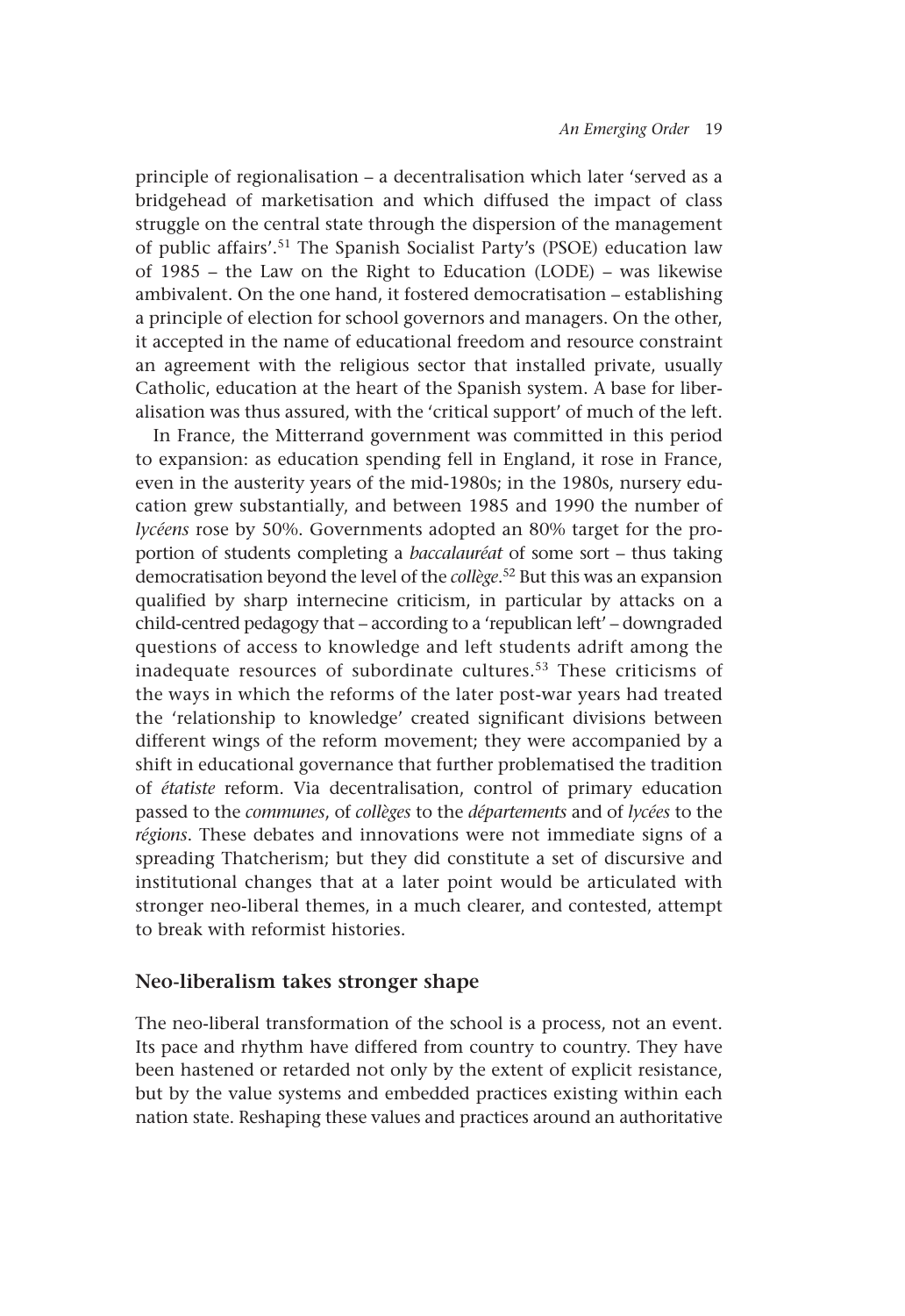orthodoxy has required a war of attrition, or – to adapt Rudi Dutschke's expression – a long and deliberate march, on the part of neo-liberalism, through the institutions. In the language of the World Bank and the OECD, this is a process of 'strategic incrementalism', a strategy whose modes of operation we discuss in chapter 2.54 By the late 1990s, stimulated by the Maastricht treaty, and spurred on by international organisations – such as the OECD – which were by then much more specific in their policy recommendations, the process of transformation arrived at a new stage, brought about by the joint work of governments of left and right – of Gonzales and Aznar, Major and Blair, D'Alema and Berlusconi, and Jospin and Raffarin. Although their detailed labour of law-making and administrative decree has by no means created a common system of schooling, it has nevertheless elaborated the rough and improvised project of the 1980s new right, and made it possible to codify not only the general principles of neo-liberalism, but also its operational features, as they are applied in, and inflected by, national situations.

We have already sketched the general features of neo-liberalism. We now want to highlight some more of its implications for education, and at the same time to outline the way in which these are treated in the chapters that follow. Richard Johnson and Deborah Steinberg argue that New Labour project in Britain entails 'the deepening and extending of neo-liberal social relations and individualism ... the bringing of all spheres of social life into market and commodity relations and ... the expansion of these relations globally'.55 In their reading, Blair attempted a new phase of restructuring, in which governments and corporations embarked upon three distinct but related clusters of transformations – of 'labour and the ... economy, of citizenship and subjectivity, of management and state power'. Each of these inter-woven clusters requires substantial educational involvement.

In relation to labour, governments have a vision of a European future in which conceptions of a knowledge economy play a defining role: individual and collective competitiveness depend more and more on the continual acquisition of new competences; human capital and systems of education and training become central to economic outcomes. These notions – analysed further in chapter 2 – provide new norms of policy, often counterposed to educational cultures and disciplinary conceptions of knowledge and thought to be outdated.56 Thus, in France, the Thélot Committee recommended to the government that instead of striving to meet the target of 80% success in the *baccalauréat*, the school should concentrate on ensuring that students acquired 'the competences necessary ... for personal life and for successful (social) integration.'57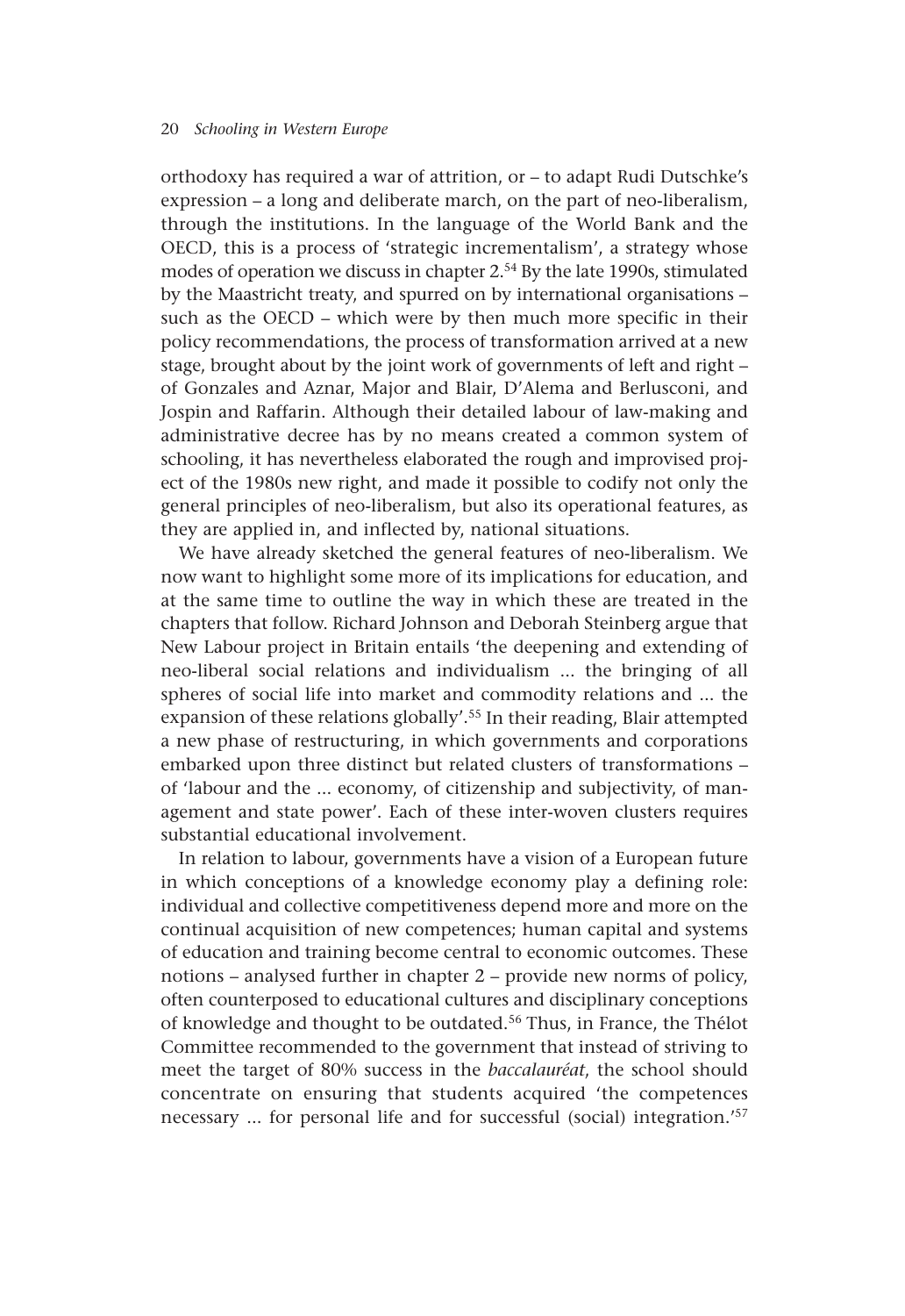From this perspective, the school needed to take over from the workplace many of the functions of apprenticeship, abandoning in the process any tendency towards providing a mass general education. Others have noted that the economising agenda goes beyond the question of vocational skills. Remaking labour power involves not just competences, but dispositions. The tendency towards merging study with training for employment, or with employment itself, contributes to the creation of a new social subject – a category of student-worker whose studies are extended, who possesses 'employability' and generic skills, who cannot expect job security and must anticipate being 'multiply deployed across a range of sites'.58 For the school to contribute to the making of such a subject requires an emphasis on such qualities as flexibility, adaptability and creativity. These are qualities that are strongly gendered. The requirements made of the growing female workforce in many sectors and at different levels of service and professional employment involved a demand for 'emotional intelligence', communicational capacity and adaptability to change that corresponded to what Johnson and Walkerdine call 'women's tutored expertise in empathy and personal reinvention'. It is qualities of this sort which new curricula emphasise, and as they do so, the gender identities of an earlier period are problematised.<sup>59</sup>

The requirements of 'labour and the economy' elide into Johnson and Steinberg's second 'cluster of transformations', that of 'citizenship and subjectivity'. Besides resubjectivising pupils in the name of economic need, schools must also respond to an expanding list of other priorities – including health, sex, citizenship, sports and, in some cases, religion. Many of these tasks are carried out in the name of reconciling or controlling tensions that are thought to threaten European societies, and these tensions are increasingly described in racialised or religious terms. In an article on anti-Muslim racism in Europe, Liz Fekete writes of an attempt by states to 'steer "race relations" policy away from multi-culturalism towards monoculturalism and cultural homogenisation'. In each country, she notes, a debate about national identity has

coalesced around a pattern of events and themes specific to that country; new policy directions have been grafted on to the approaches traditionally adopted towards minority communities. Each nation moves towards the assimilationist model in a way that is consonant with the myths upon which that nation has been built. In the Netherlands, the theme of the national debate has been 'standards and values'; in Sweden and Norway, cultural barriers to inclusion; in the UK, 'community cohesion'; in France, the principle of state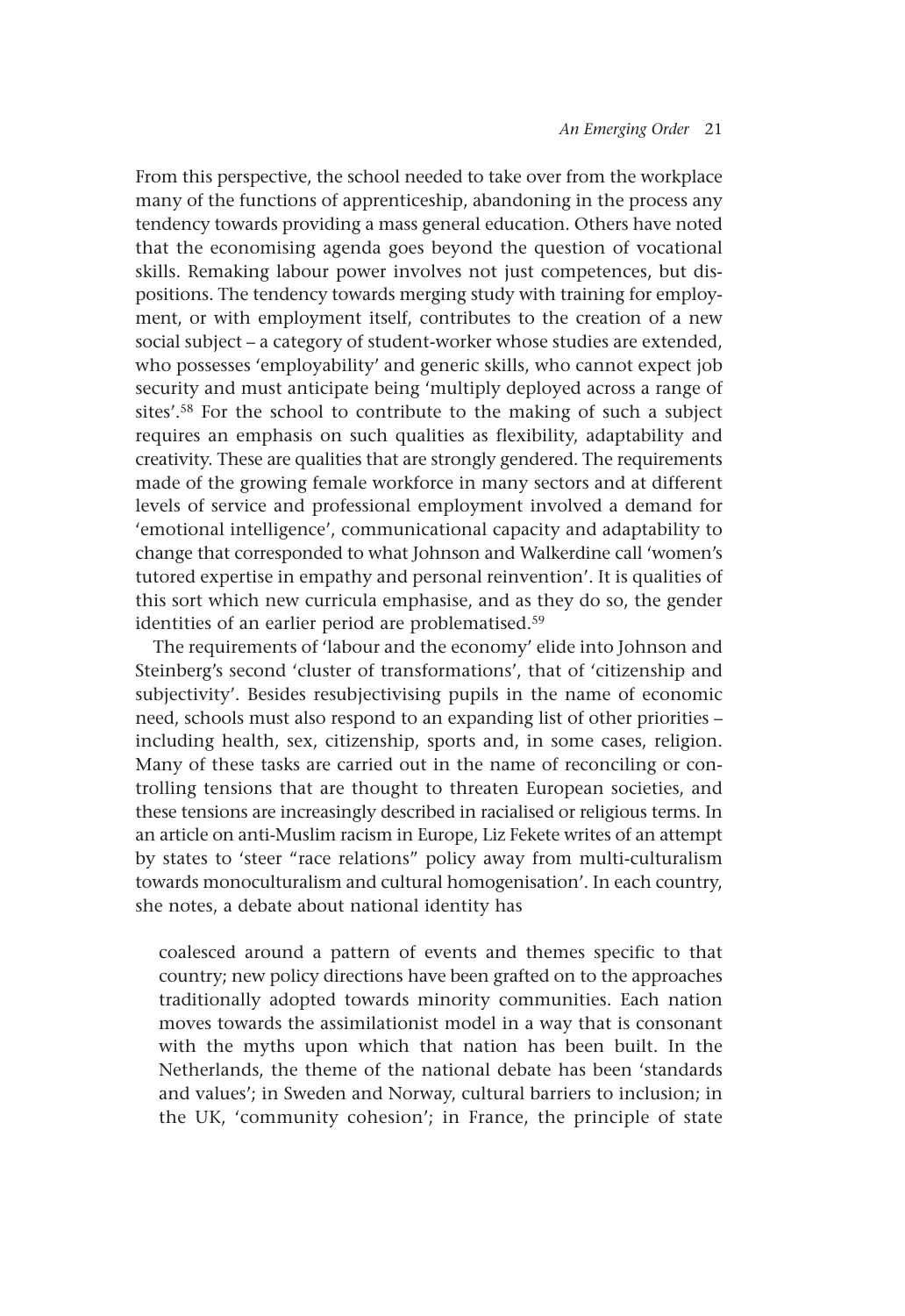secularism; in Germany, the primacy of the 'Leitkultur' (leading culture); in Denmark, the 'intolerant culture' amongst immigrants that prevents integration; in Spain, public safety and crime. But even though the terms through which the debate is entered differ, it is always linked back to immigrant communities and cultures and the threat that multicultural policies pose to core values, cultural homogeneity and social cohesion.<sup>60</sup>

The French Stasi Committee, which deliberated on the wearing of the '*voile*' by (a small number of) Muslim girls, expressed this sense of threat in especially dramatic terms – extremist groups were 'pushing young people towards a rejection of France and its values'61 – but it is embodied in many other measures too, from Labour's introduction of citizenship classes in England, to the concern of the Spanish right with tradition and national unity: 'multi-culturalism is precisely what splits society,' said Aznar.<sup>62</sup> Just as significantly, this securitised discourse provides a means by which educational crises are understood by those who experience them daily: 'It feels as though we're raising criminals and terrorists here', said a teacher at a multi-racial Berlin Hauptschule whose staff were demanding its closure on the grounds that teaching there was no longer possible.63

The subjectivities desired by policy thus include social as well as economic attributes – a combination we explore further in chapter 8 on students and in chapter 9 on teachers. Alongside them is the last of the clusters of transformation to which Johnson and Steinberg refer – 'state power and management'.64 As with changes in the demands made of labour, institutional reform in this area began in the later 1970s; its typical form was grasped at an early point by Nicos Poulantzas, who noted the emergence of 'networks of a semi-public or para-public character' that paralleled the organisations of the state and served to protect the state's operations from popular-democratic control.65 As Poulantzas implies, these networks related to what was in some respects a statist project. Much has been made of 'decentralisation' and 'privatisation' as if they were measures that somehow rendered education systems newly autonomous and beyond the reach of the state. In fact, for such a system to supplant previous educational *régimes*, the active support of governments is required; and its functioning thereafter is tightly connected to state objectives. The new state forms analysed by Poulantzas depend upon that combination of decentralised operational management and detailed central regulation which has been termed the 'new public management' (NPM).<sup>66</sup> In this 'institutional renewal of public sector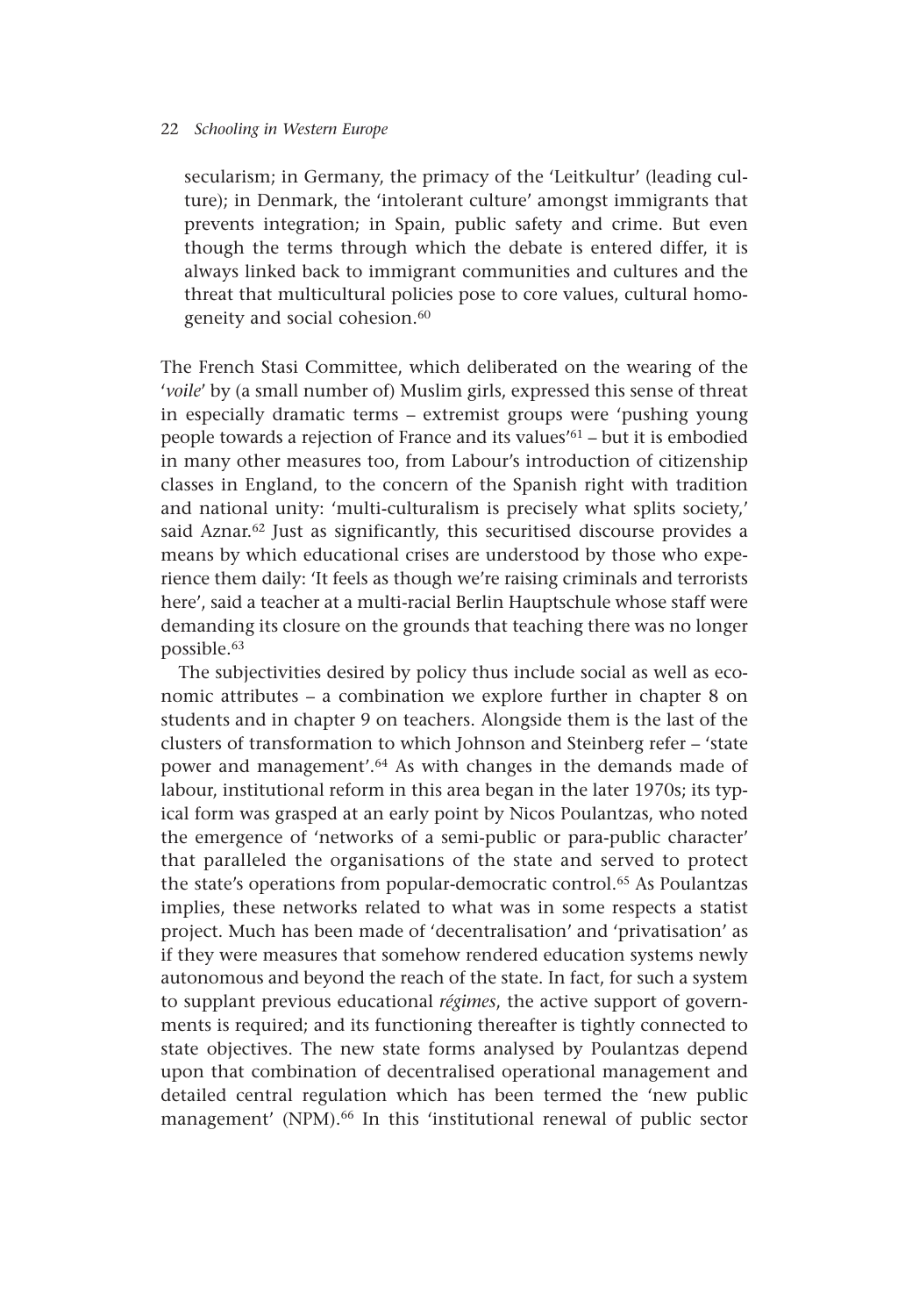institutions',<sup>67</sup> operational decentralisation in a competitive environment is meant to produce efficiencies. Stronger central direction, based on highly specific and inflexible expectations of school outputs, connects educational processes to governmental purposes. The introduction of quasi-market relationships between institutions, and also of elements of privatisation, serves both to inscribe such principles in the everyday functioning of the system, and – in the latter case – to begin the process of establishing an entry point within education for profit-seeking businesses. The whole *ensemble* – which we analyse in chapter 3 on privatisation and chapter 4 on governance – is legitimated by reference to the higher standards it will produce and to the interests of national competitiveness.

These clusters of transformation map onto a pattern of educational provision that is both expanded and differentiated. OECD statistics show a steady lengthening of the period of formal education, and some countries – Spain in the1990s, England since 2001 – have experienced absolute increases in spending.68 But there is no overall intention of replicating the growth rates and spending levels of the 1970s; private input must increase and public spending must be cost-effective. The rule of more from less applies: in the words of the Deutsche Bank, 'an appreciable improvement in the quality of educational outcomes is not necessarily linked to an increase in educational expenditure'.69 Nor are educational resources equally available. The policy turn advocated by expert opinion is presented as desirable and practicable for entire populations, but this universalism is in practice heavily qualified by differentiation and inequality, reflecting the effects of the knowledge economy itself. Phillip Brown points out that the American and British economies, for instance, 'are characterised by enclaves of "knowledge work" along large swathes of low-waged, low-skilled jobs'.70 This fundamental disparity structures educational provision. On the one hand, at higher levels, competition becomes more intense: there are 'too many contestants chasing too few prized jobs', $71$  and the acquisition of the credentials that underpin individual success in the labour market becomes for the middle class an absolute and often desperate priority. On the other hand, there is the problem of those who are in practice 'excluded from the knowledge society because they do not have at their disposal the means to participate in it'.72 Though they share common anxieties, the gap between these two social categories is stark, in terms both of provision and outcome, and the inability or in some cases the explicit refusal of policy to address it is a defining feature of the new system.73 Governments seek undoubtedly to *manage* social difference, through educational and social programmes of many kinds, but the idea that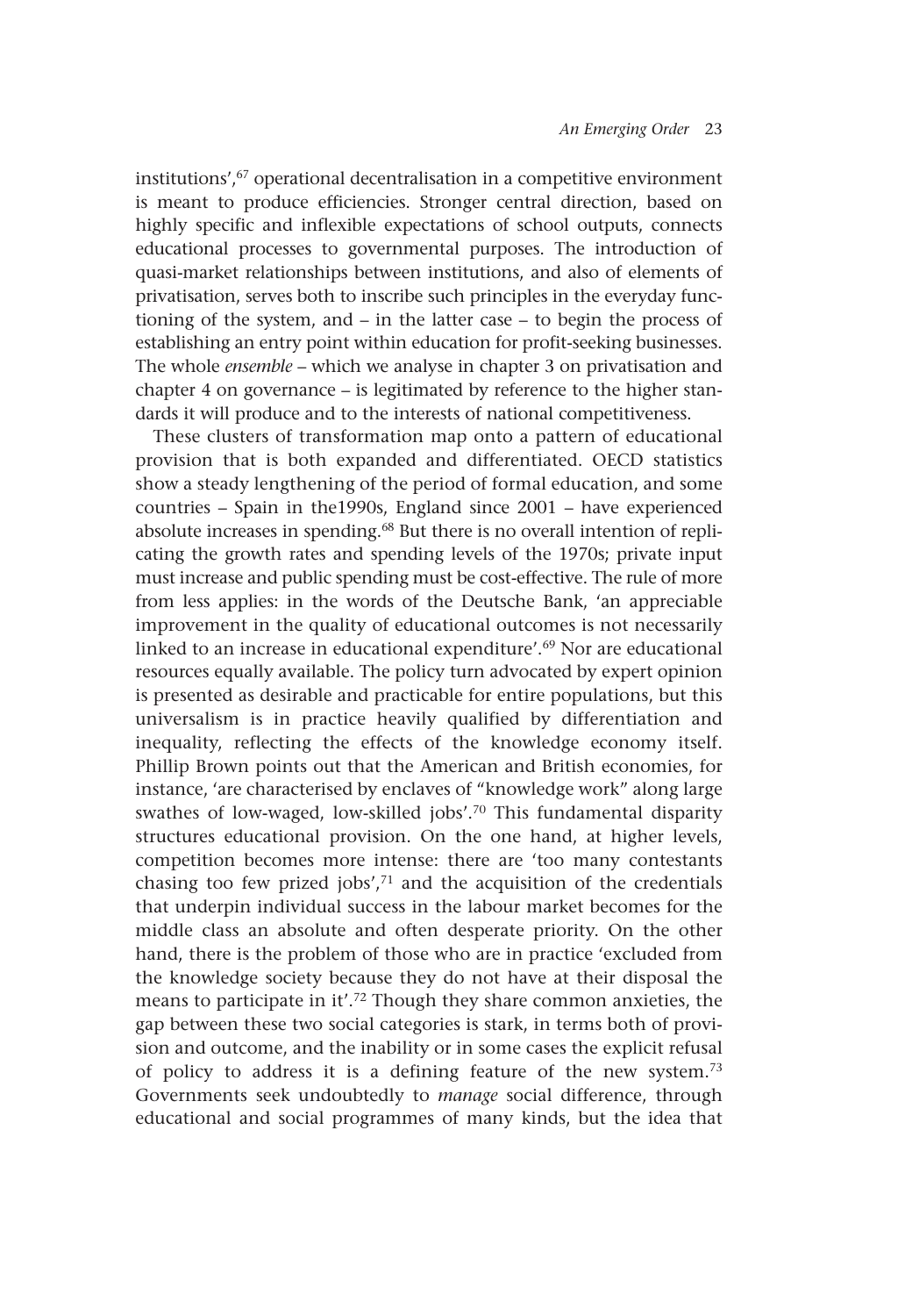high levels of inequality are both objectionable and eradicable has no place in policy. In the coded language of Thélot, 'the idea of success for all must not be misunderstood. It does not at all mean that the school must ensure that all its pupils achieve the highest possible level of qualification. That would be an illusory goal for individuals as well as an absurdity in social terms, since educational qualifications would no longer be linked, even vaguely, to employment structures'.<sup>74</sup>

# **Challenging the new**

From one perspective, the new supranational paradigm has the status of something like an ideal type devised by policymakers: nowhere is it completely realised, and it often serves more as normative exhortation than as concrete description. To that extent, those researchers who draw attention to the continuing role of 'national and historical factors' in shaping education systems in nation states have much in favour of their case.75 All the same, such a judgement tends to overlook the force and direction of change, the dynamic of which is generated at the international level, by a political class which has fought a common struggle, against working-class and public-sector interests, to turn the societies of Western Europe in a market-friendly direction and has developed – as chapter 2 will demonstrate – a unified sense of the next steps in educational transformation.

# **Notes**

- 1. Our full debts are recorded in the notes that follow. Specifically, in relation to the themes mentioned here, we would cite the work of Roger Dale, Christian Laval, Louis Weber and their colleagues – *Le nouvel ordre éducatif mondial* (Paris: Nouveaux Regards/Syllepse, 2002); of sociologists working in the quantitative tradition, whose findings are summarised in Colin Crouch, *Social Change in Western Europe* (Oxford: Oxford University Press, 1998); and, in relation to new forms of regulation, Agnès van Zanten and Stephen Ball.
- 2. Crouch, *Social Change in Western Europe*, p. 425.
- 3. Our focus, throughout the book, is on the school the set of institutions through which compulsory education is organised. As historians have made clear, the school has always been just one part of a wider system of formal and informal learning. Contemporary education policy also sees the school in this way, and we discuss the implications of this perspective in a later chapter. In many ways, however, the school retains a distinct character, and it remains possible to speak, discretely, of the social relations of schooling – in terms of the school's governance and regulation, in terms of the identities of teachers, managers, parents and students, and in terms of the kinds of tasks it is charged with addressing and the kinds of conflict that attend it.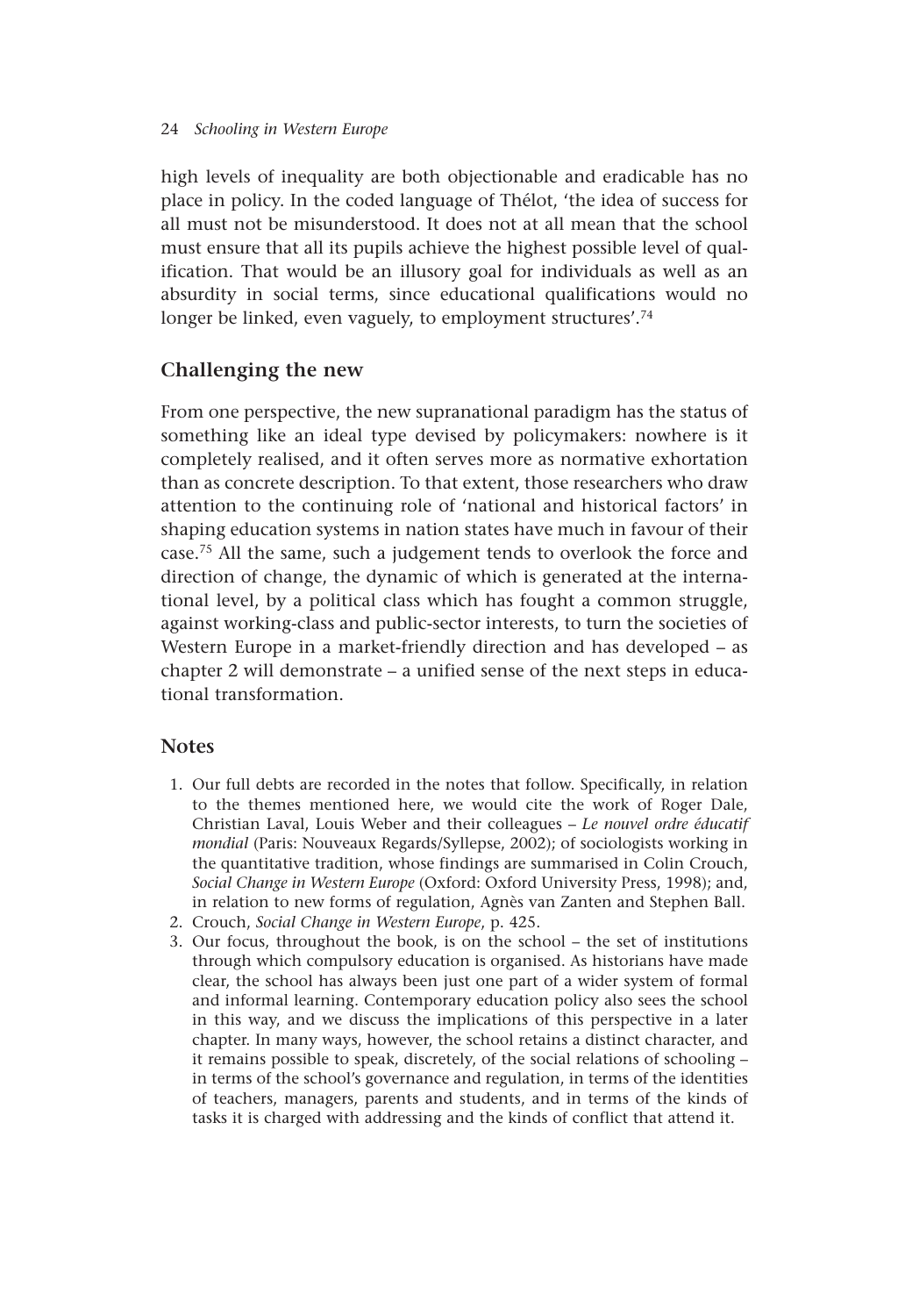- 4. David Harvey, *A Brief History of Neoliberalism* (Oxford: Oxford University Press, 2005) p. 2.
- 5. Ibid., p. 3.
- 6. For a classic statement of this dual responsibility, see Tony Blair, 'The Power of the Message', *New Statesman* 29, September 1995, p. 15.
- 7. 'England' rather than 'Britain' there are significant differences between the education systems of England, Northern Ireland, Scotland and Wales which lack of space prevents us from covering here. For an attempt at such coverage see Ken Jones, *Education in Britain* (Cambridge, Polity Press, 2003).
- 8. E.J. Hobsbawm, *Age of Extremes: the short twentieth century 1914–1991* (London: Michael Joseph, 1994) p. 274.
- 9. A. Wolf, *Does Education Matter? myths about education and economic growth* (Harmondsworth: Penguin, 2002).
- 10. See, e.g., Gary Becker, *Human Capital: a theoretical and empirical analysis with special reference to education* (New York: Columbia University Press, 1964).
- 11. Quoted in Louis Weber, *OMC, AGS: Vers la privatisation de la société* (Paris: Syllepse, 2003) p. 105.
- 12. Claude Lelièvre, 'The French Model of the Educator State', *Journal of Education Policy* 15.1, pp. 5–10, p. 7, 2000.
- 13. OECD, *Reviews of National Education Policies for Education: Italy* (Paris: OECD, 1998) p. 40*.* See also the work of Daniele Checchi, who demonstrates the ways in which the Italian education system continues to lag behind those of England, France and Germany, in terms of secondary educational attainment – *The Italian Educational System: family background and social stratification* (Università degli Studi diMilano: Dipartimento di Economica Politica e Aziendale, 2003).
- 14. Robert Lumley, *States of Emergency: cultures of revolt in Italy from 1968 to 1978* (London: Verso, 1990) p. 53.
- 15. Jean-Louis Derouet, 'Lower Secondary Education in France; from uniformity to institutional autonomy' in *Education in France: continuity and change in the Mitterrand years 1981–1985*, ed. A. Corbett and B. Moon (London: Routledge, 1996).
- 16. Hanna Ostermann and Ute Schmidt, 'Education, Training and the Workplace' in *Modern Germany: politics, society and culture*, ed. P. James (London: Routledge, 1998).
- 17. E.g., INED, *La Population et l'Enseignement* (Paris: PUF, 1970); B. Jackson and D. Marsden, *Education and the Working Class* (London: Routledge and Kegan Paul, 1962).
- 18. A.H. Halsey (ed.), *Educational Priority: EPA problems and priorities*, vol. 1 (London: HMSO, 1972) p. 8.
- 19. R. Moscati, 'The Changing Policy of Education in Italy', *Journal of Modern Italian Studies* 3.1, pp. 55–73, 1998.
- 20. G. Papadopoulos, *Education 1960 –1990: the OECD perspective* (Paris: OECD, 1994) p. 59.
- 21. Paolo Freire, *Pedagogy of the Oppressed* (Harmondsworth: Penguin, 1972); Daniel Lindenberg, *L'internationale communiste et l'école de classe* (Paris: Maspero, 1970); School of Barbiana, *Letter to a Teacher* (Harmondsworth: Penguin, 1969).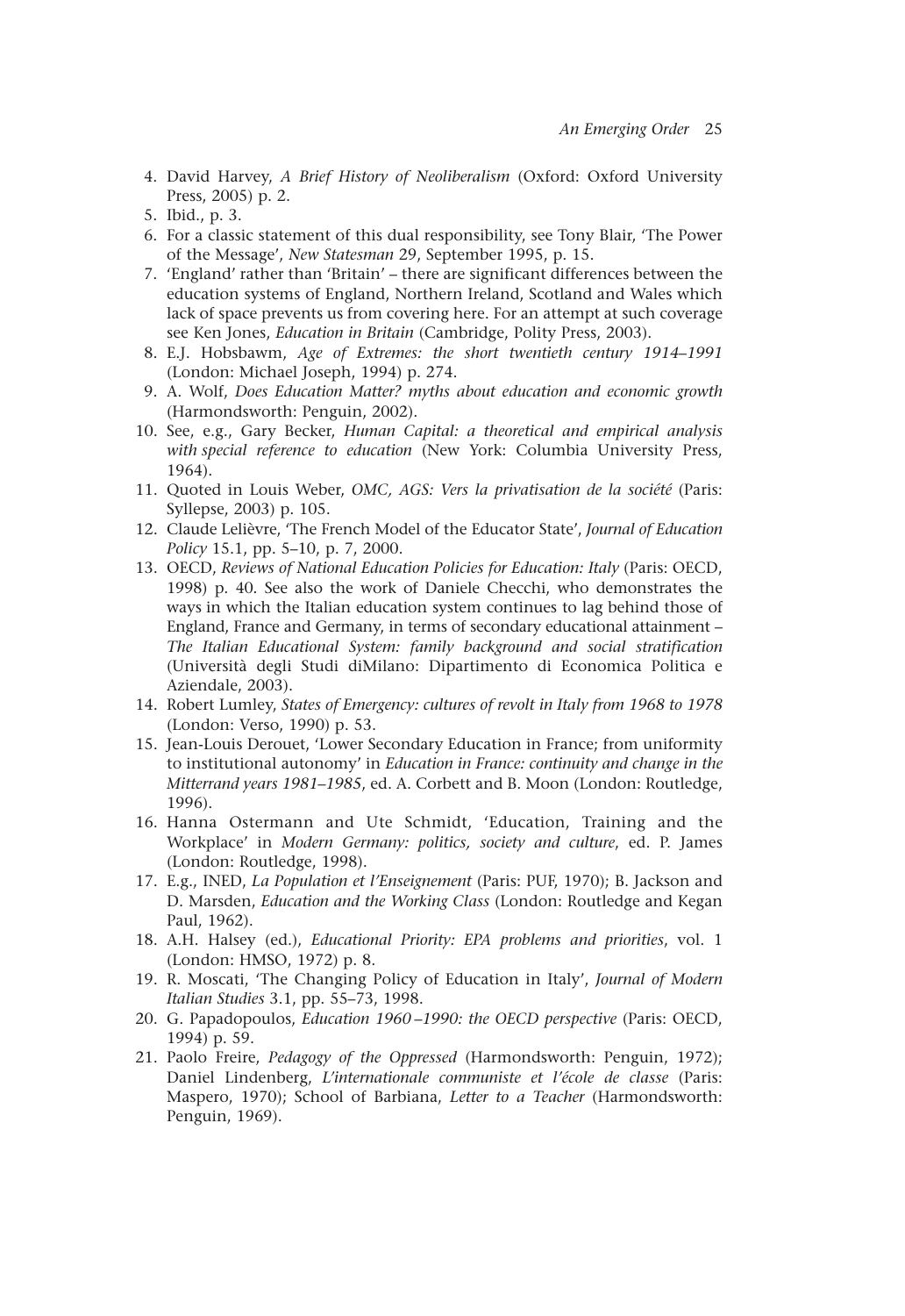- 22. G. Murdock, 'The Politics of Culture' in *Education or Domination?* ed. D. Holly (London: Arrow Books, 1974), p. 101; Scuola di Barbiana, *Lettere a una Professoressa* (Firenze: L.E.F., 1967) p. 112.
- 23. Reiffers Report (Report of the Study Group on Education and Training) *Accomplishing Europe through Education and Training* (Luxemburg: European Commission, 1996) p. 71.
- 24. Confindustria, *Verso la scuola del 2000. Co-operare e Competere: le proposte di Confindustria* (Document presented by Carlo Callieri, vice-president of the Confindustria to Luigi Berlinguer, Minister of Education, 30 April 1998), www.confindustria.it.
- 25. J-L Bernal, 'Parental Choice, Social Class and Market Forces: the consequences of privatisation of public services in education', *Journal of Education Policy* 20 (6) p. 787, 2005.
- 26. H-J Hahn, *Education and Society in Germany* (Oxford: Berg, 1998) p. 115.
- 27. Though there is now occurring a readjustment, across all *Länder*, to 12 years.
- 28. P. Seidl (1972) quoted in Hahn, *Education and Society in Germany*, p. 127.
- 29. Hahn, *Education and Society in Germany*, p. 127.
- 30. Crouch, *Social Change in Western Europe*, p. 239.
- 31. Tony Edwards and Sally Tomlinson, *Selection isn't Working: diversity, standards and inequality in secondary education* (London: Catalyst, 2002); Checchi, *Italian Educational System*.
- 32. Marie Duru-Bellat, *Les inégalités sociales à l'école: genèse et mythes* (Paris: PUF, 2002).
- 33. Rainer Geissler, *Die Sozialstruktur Deutschlands* (Opladen: Westdeutscher Verlag, 1996) p. 259 ff.
- 34. Yves Dutercq, 'Administration de l'éducation: nouveau contexte, nouvelles perspectives', *Revue Française de Pédagogie* 130, janvier–mars 2000, pp. 143–70.
- 35. Choukri Ben-Ayed, 'L'enseignement privé en France' in *L'école: l'état des savoirs*, ed. A. van Zanten (Paris: éditions la découverte, 2000).
- 36. Paul Ginsborg, *A History of Contemporary Italy: society and politics 1943–1988* (Harmondsworth: Penguin Books, 1990) p. 170.
- 37. Quoted in Antoine Prost, 'The Educational Maelstrom' in *The Mitterrand Experiment: continuity and change in Modern France*, ed. G. Ross, S. Hoffman and S. Malzacher (Cambridge: Polity Press, 1987) p. 233.
- 38. Max Jäggi, Roger Müller and Sil Schmid, *Red Bologna* (London: Writers and Readers, 1977) p. 112.
- 39. Ginsborg, *History of Contemporary Italy*, p. 232.
- 40. Hobsbawm, *Age of Extremes*, pp. 405–7.
- 41. Serge Milano, *La Pauvreté Absolue* (Paris: Hachette Litterature, 2001) cited in Timothy B. Smith, *France in Crisis: welfare, inequality and globalisation since 1980* (Cambridge: Cambridge University Press, 2004) p. 193.
- 42. Jones, *Education in Britain*, p. 112.
- 43. Wolf, *Does Education Matter?* For Germany, Rainer Block, and Klaus Klemm, *Lohnt sich Schule*(Hamburg, 1997) p. 20.
- 44. Hobsbawm, *Age of Extremes*, p. 413.
- 45. Paul Willis, 'Footsoldiers of Modernity: The dialectics of cultural consumption and the 21st-century school', *Harvard Educational Review* 78 (3) pp. 390–416, p. 397, 2003.
- 46. Papadopoulos, *Education 1960–1990*, p. 141.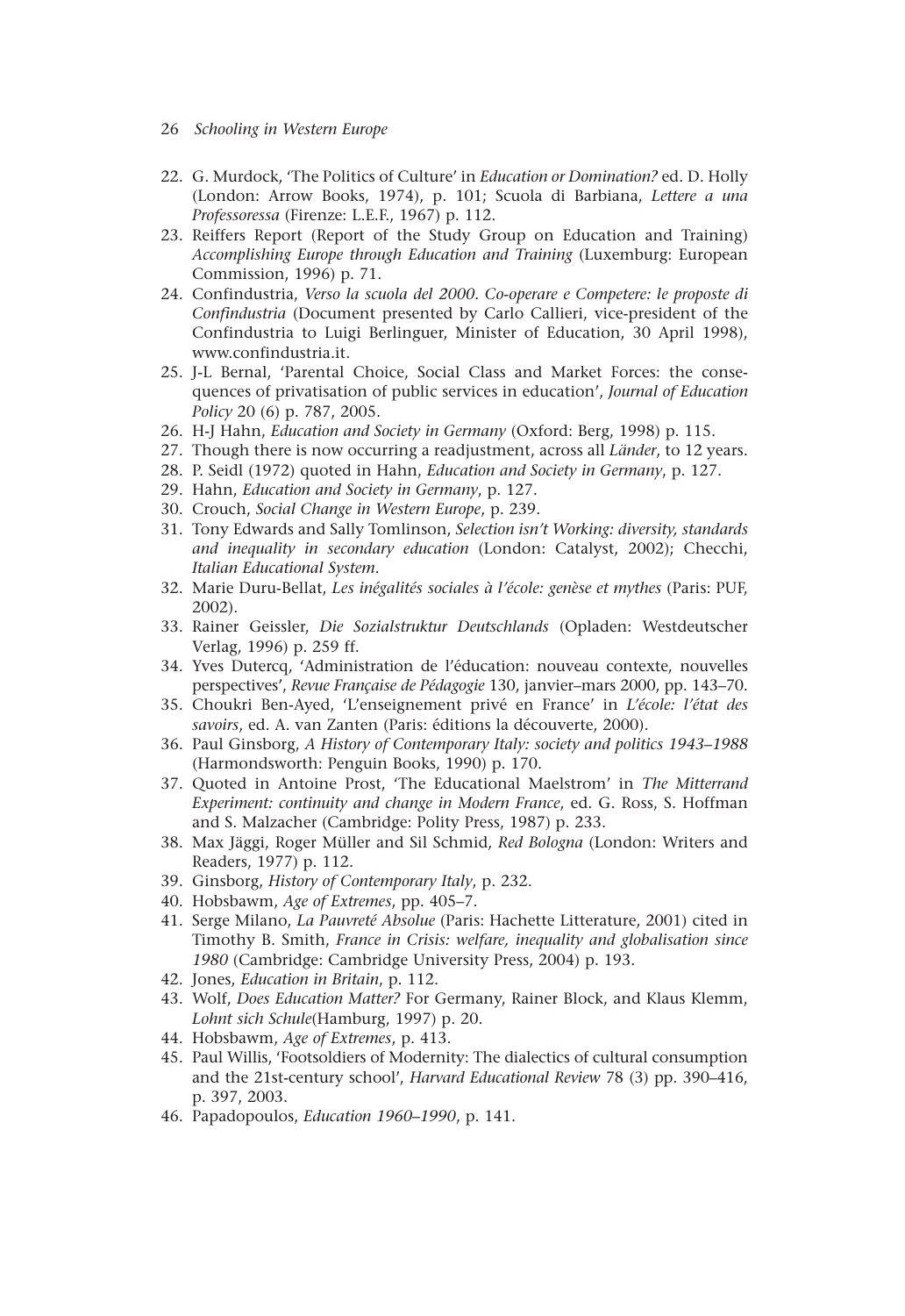- 47. Jürgen Klausenitzer, 'PISA Some Open Questions about the OECD's Education Policy', *Widersprüche 85* September 2002 (Bielefeld, Kleine Verlag) pp. 55–69.
- 48. Tony Blair, *Speech to National Association of Head Teachers*, 1 May 2004.
- 49. Department of Education and Science, *School Education in England: problems and initiatives* (London: DES, 1976) quoted in Ken Jones, *Beyond Progressive Education* (London: Macmillan 1983) p. 72.
- 50. Pauli Davila Balsera (2005) 'The Educational System and National Identities: the case of Spain in the twentieth century', *History of Education* 34.1 pp. 23–40.
- 51. Carlos Prieto del Campo, 'A Spanish Spring?' *New Left Review* 31 Jan/Feb 2005, pp. 42–68, p. 53.
- 52. Anne Corbett, 'Secular, Free and Compulsory: republican values in French education' in Corbett and Moon, *Education in France*, pp. 5–21.
- 53. A position particularly associated with Education Minister Jean-Pierre Chèvenement. See J.M. de Queiroz, 'Pédagogie et Pédagogues contre le Savoir' in van Zanten, *L'école: l'état des savoirs*, pp. 375–80.
- 54. See OECD, *Governance in Transition*: *public management reforms in OECD countries* (Paris: OECD, 1995) p. 84.
- 55. Richard Johnson and Deborah Lynn Steinberg, 'Distinctiveness and Difference within New Labour', in *Blairism and the War of Persuasion: labour's passive revolution*, ed. D. Steinberg and R. Johnson (London: Lawrence and Wishart, 2004) p. 9.
- 56. It should be noted though that at *élite* level, education systems continue to prize traditional forms of knowledge: head teachers of English public schools, for instance, are openly sceptical of the value of competence-based qualifications; in Spain, the Law on the General Organisation of the Education System (LOGSE) of 1990 called into a being a curriculum whose elevation of 'active learning' and attitudinal objectives above disciplinary objectives served to increase the attractiveness of private education.
- 57. Luc Brunner and Martine Laronche, 'Ce que va proposer le rapport Thélot pour réformer l'école', *Le Monde*, 25 August 2004. The report in question is that of the committee charged with responsibility for the 'national debate' on education in France.
- 58. See Marc Bousquet and Tiziana Terranova, 'Recomposing the University', *Mute* 28, Summer/Autumn 2004, www.metamute.com.
- 59. Richard Johnson and Valerie Walkerdine, 'Transformations under Pressure: new labour, class, gender and young women' in Steinberg and Johnson, *Blairism and the War of Persuasion*, pp. 114–133, p. 117.
- 60. Liz Fekete, 'Anti-Muslim Racism and the European Security State', *Race & Class* 46 (1) 2004, 3–29, p. 18.
- 61. Stasi Report (2003), quoted in Sharif Gemie, 'Stasi's Republic: the school and the "veil"': December 2001–March 2004 in *Modern and Contemporary France*, vol. 12, no. 3, pp. 387–97, p. 391.
- 62. *European Race Bulletin*, no. 4 (2002), quoted in Fekete, 'Anti-Muslim Racism and the European Security State', p. 19.
- 63. 'No Solution other than Police Presence for Unruly Berlin School', *Deutsche Welle* 1 April 2006, www.dw-world.de.
- 64. Johnson and Steinberg, 'Distinctiveness and Difference within New Labour', p. 8.